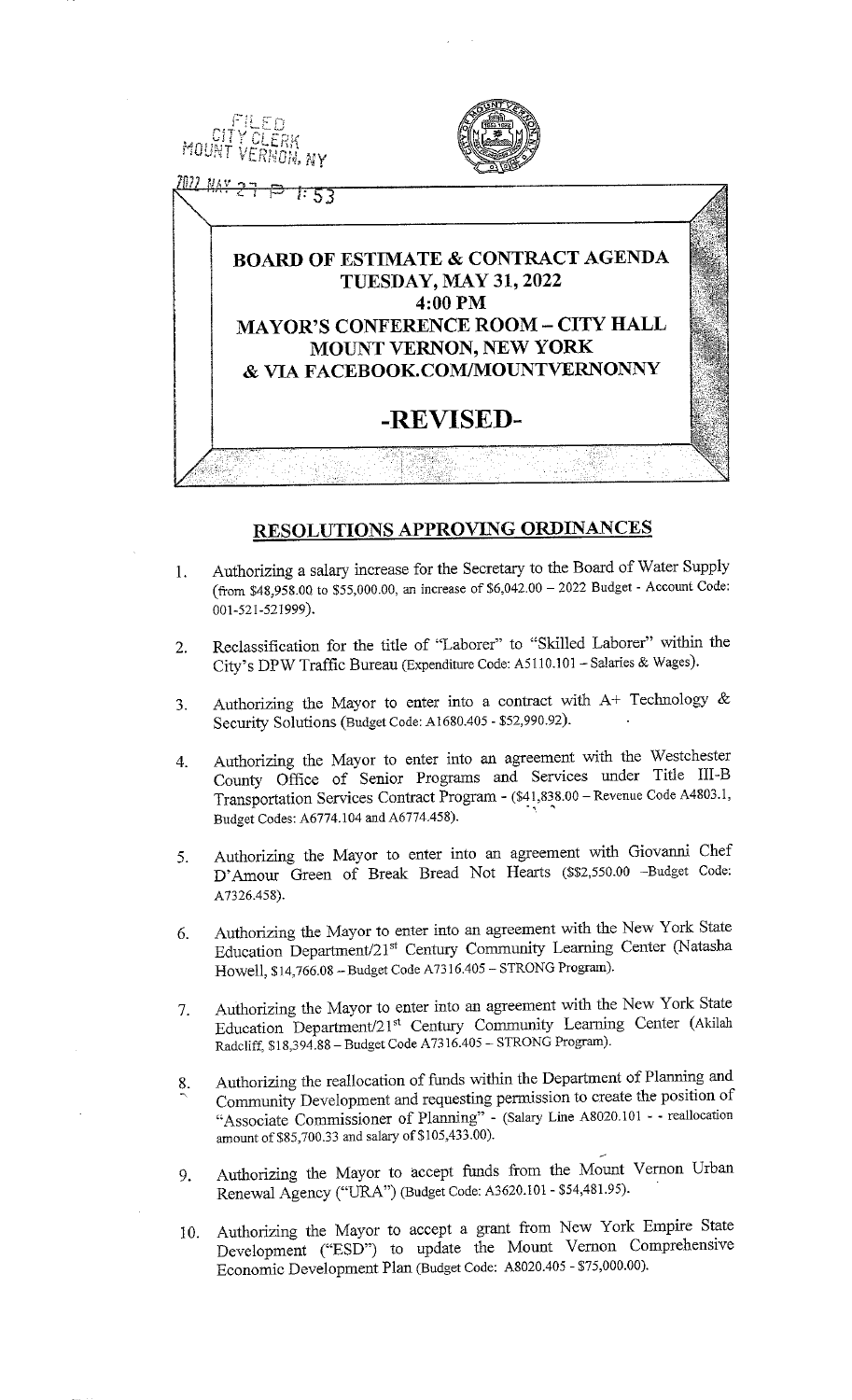## **AMENDMENTS**

11. Amending Ordinance No. 10 adopted on February 9, 2022, entitled "AN ORDINANCE AUTHORIZING AND DIRECTING THE COMPTROLLER TO REFUND AN OVERPAYMENT OF 2021 TAXES TO "PRO NATIONAL TITLE AGENCY" - (\$22,324.76 – Account Code: A690)

## **SETTLEMENTS**

12. Settling the Claim of Life Progressive Service Group, Inc. - (Budget Code A 1910.469 = Insurance Claims /  $$6,500.00$ ).

l,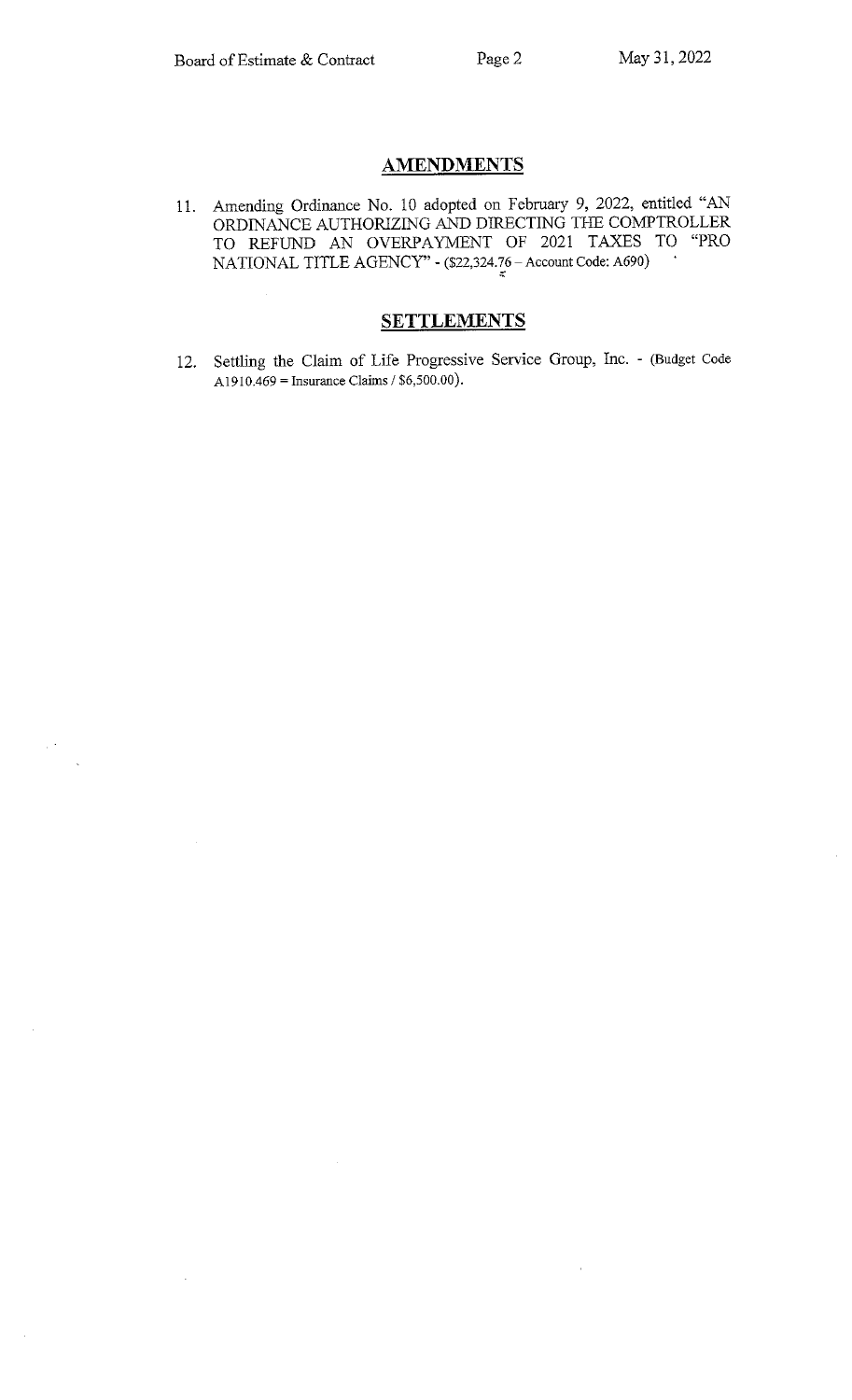



# BOARD OF ESTIMATE & CONTRACT AGENDA TUESDAY, MAY 31, 2022 4:00 PM MAYOR'S CONFERENCE ROOM - CITY HALL MOUNT VERNON, NEW YORK & VIA FACEBOOK.COM/MOUNTVERNONNY

## RESOLUTIONS APPROVING ORDINANCES

- 1. Authorizing a salary increase for the Secretary to the Board of Water Supply (from \$48,958.00 to \$55,000.00, an increase of \$6,042.00 - <sup>2022</sup> Budget - Account Code: 001-521-521999).
- 2. Reclassification for the title of "Laborer" to "Skilled Laborer" within the City"s DPW Traffic Bureau (Expenditure Code: A5110.101 - Salaries & Wages).
- 3. Authorizing the Mayor to enter into a contract with  $A+$  Technology  $\&$ Security Solutions (Budget Code: A1680.405 - \$52,990.92).
- 4. Authorizing the Mayor to enter into an agreement with the Westchester County Office of Senior Programs and Services under TitIe III-B Transportation Services Contract Program - (\$41,838.00 - Revenue Code A4803. 1, Budget Codes: A6774. 104 and A6774.458).
- 5. Authorizing the Mayor to enter into an agreement with Giovanni Chef D'Amour Green of Break Bread Not Hearts (\$\$2,550.00 -Budget Code: A7326.458).
- 6. Authorizing the Mayor to enter into an agreement with the New York State Education Department/21<sup>st</sup> Century Community Learning Center (Natasha Howell, \$14,766.08 - Budget Code A7316.405 - STRONG Program).
- 7. Authorizing the Mayor to enter into an agreement with the New York State Education Department/21s' Century Community Learning Center (Akilah Radcliff, \$18,394.88 - Budget Code A73 16.405 - STRONG Program).
- 8. Authorizing the reallocation of funds within the Department of Planning and Community Development and requesting permission to create the position of "Associate Commissioner of Planning" - (Salary Line A8020.101 - - reallocation amount of \$85,700.33 and salary of \$105,433.00).
- 9. Authorizing the Mayor to accept funds from the Mount Vernon Urban Renewal Agency ("URA") (Budget Code: A3620.101 - \$54,481.95).
- 10. Authorizing the Mayor to accept <sup>a</sup> grant from New York Empire State Development ("ESD") to update the Mount Vernon Comprehensive Economic Development Plan (Budget Code: A8020.405 - \$75,000.00).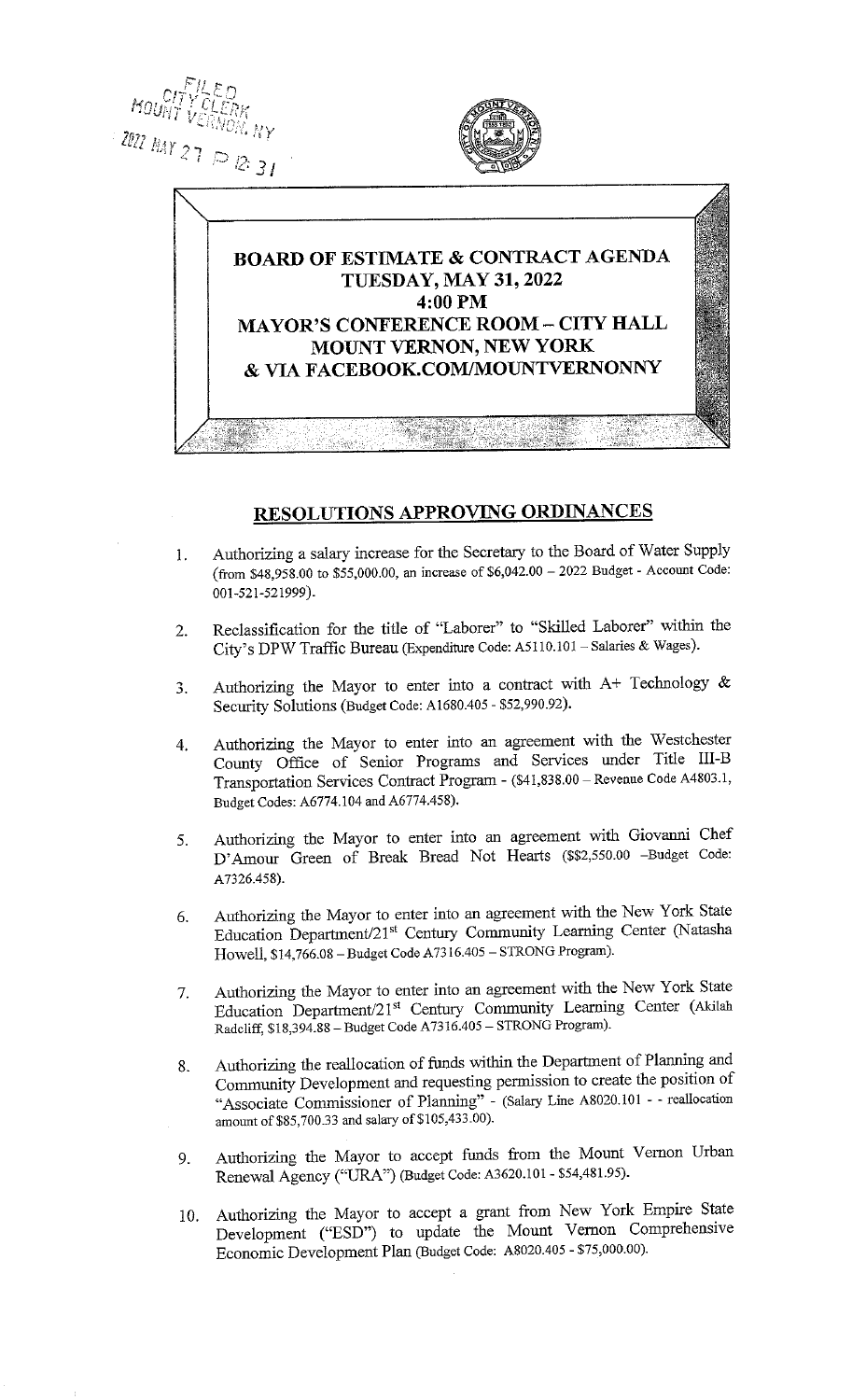$\mathcal{A}^{\text{c}}$  and  $\mathcal{A}^{\text{c}}$  and  $\mathcal{A}^{\text{c}}$ 

## **AMENDMENTS**

11. Amending Ordinance No. 10 adopted on February 9, 2022, entitled "A ORDINANCE AUTHORIZING AND DIRECTING THE COMPTROLLER TO REFUND AN OVERPAYMENT OF 2021 TAXES TO "PRO NATIONAL TITLE AGENCY" - (\$22,324.76 - Account Code: A690)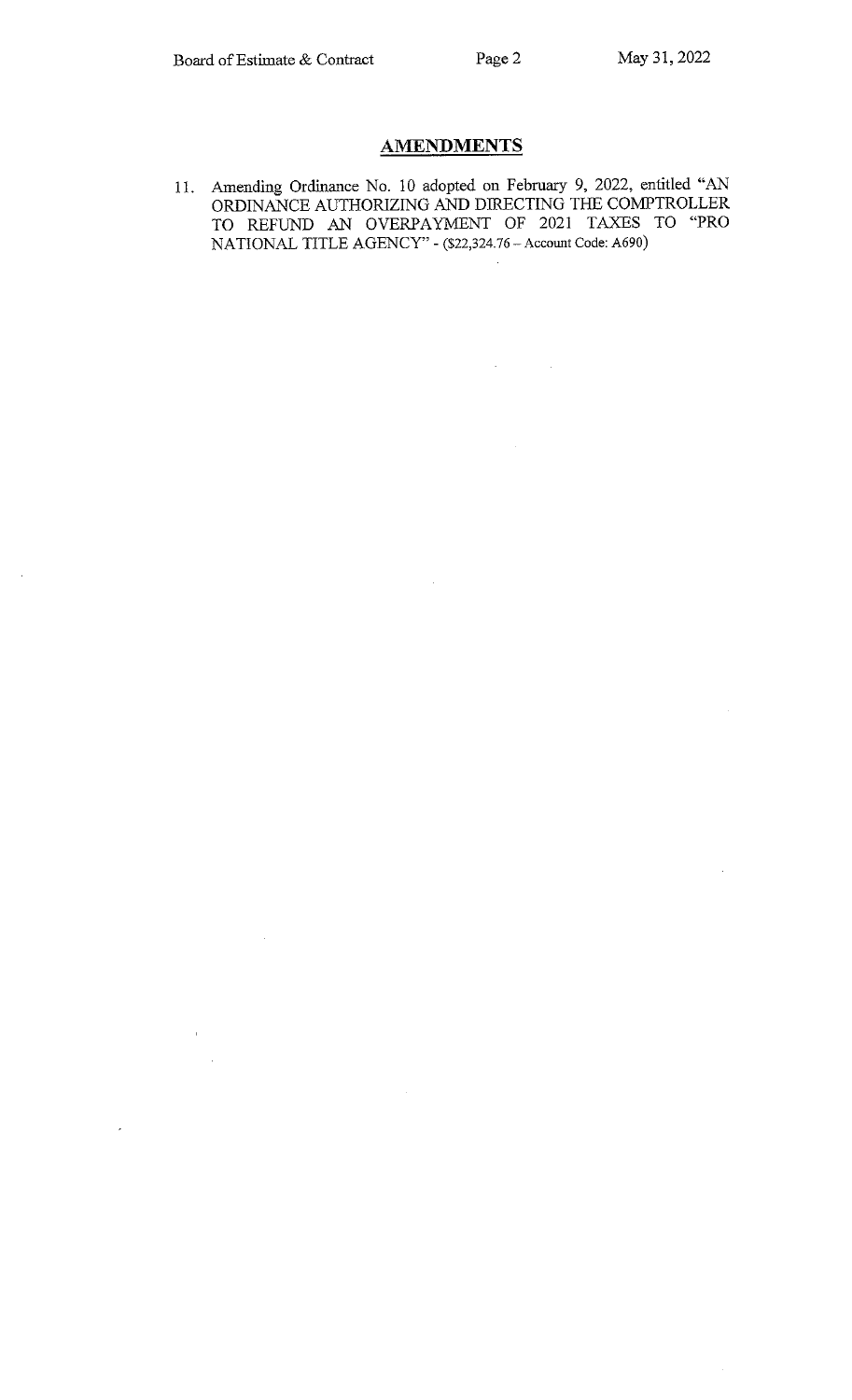RESOLVED, that an ordinance adopted by the City Council on May 25, 2022, and signed by the Mayor on May 26, 2022, authorizing a salary increase for the Secretary to the Board of Water Supply (from \$48,958.00 to \$55,000.00, an increase of \$6,042.00 - 2022 Budget - Account Code: 001-521-521999), be and the same is hereby approved.

c o tm Oa) Patterson-Howard : Yea Resolution Adopted 3-0 Thompson: Yea Dept.

Vote recorded on 5/31/2022 as follows:

ADOPTED BY BOARD OF ESTIMATE AND CONTRACT ounsel rpoj APPROVED Clerk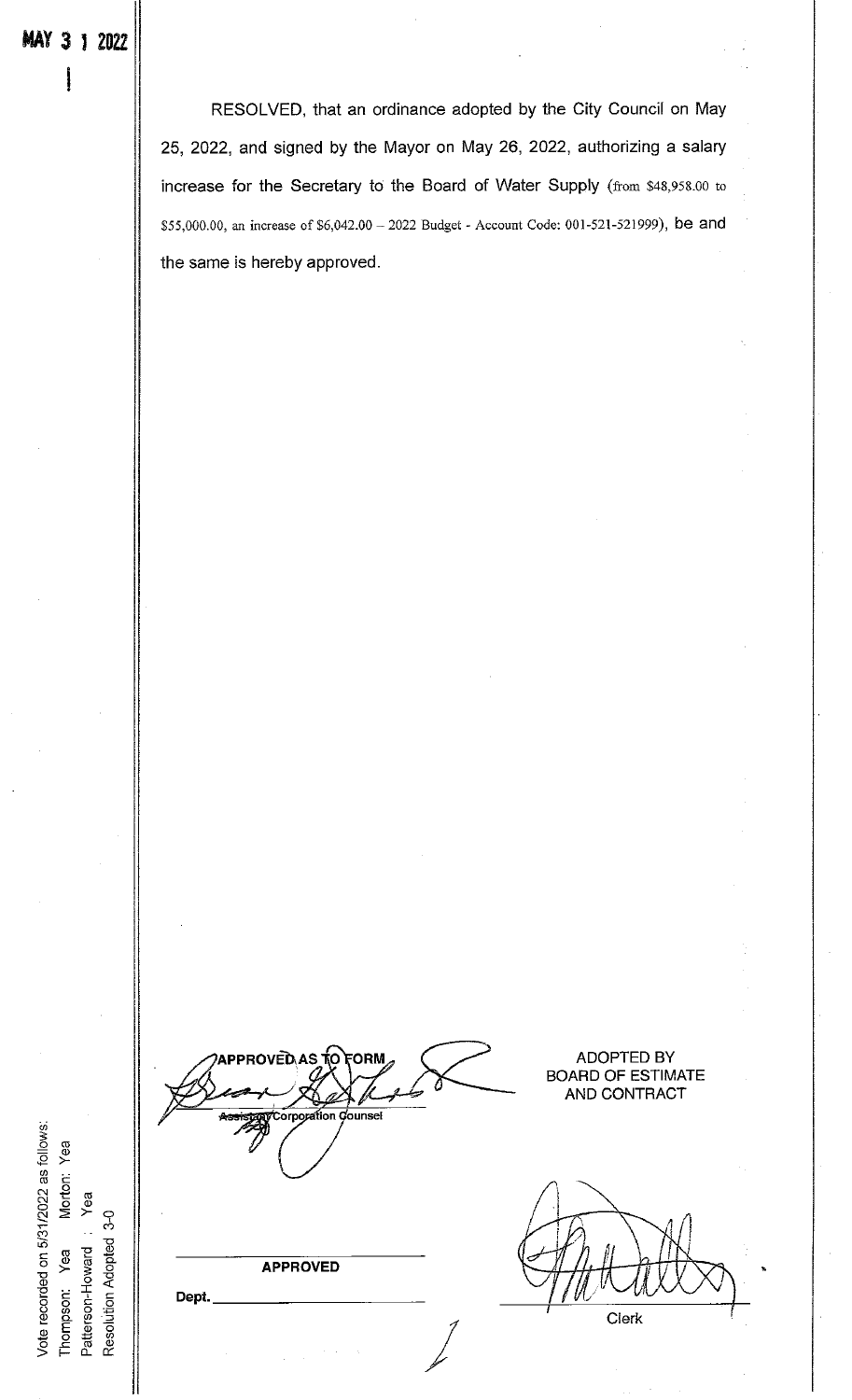i

o o

Poteat: Yea

Vote Taken As Follows: 5/25/2022

e<br>C ర్  $\mathbf{L}$ 

#### AN ORDINANCE REQUESTING A SALARY INCREASE FOR THE SECRETARY TO THE BOARD OF WATER SUPPLY

WHEREAS, by letter dated May 17, 2022, the Commissioner for the Board of Water Supply has requested that legislation be enacted to increase the annual salary for the Secretary to the Board of Water Supply by \$6,042.00; NOW, and

WHEREAS, the position of Secretary to the Board of Water Supply will go from \$48,958.00 to \$55,000.00; NOW, THEREFORE,

The City of Mount Vernon, in City Council convened does hereby ordain and enact:

Section 1. An ordinance authorizing an increase of salary for the Secretary to the Board of Water Supply by \$6,042.00.

Section 2. Funds for this increase are available in the Board of Water Supply's 2022 budget - Account Code 001-521-521999, entitled "Other Salary Expense."

Section 3. This ordinance shall take effect upon its approval by the Board of Estimate and Contract.

Councilperson THIS ORDINANCE PPROVED AŞ TO FØRM **ADOPTED BY CITY/COUNCIL Ordinance Adopted** Assistant Corporation Cou Presiden ATTEST: City Clerk  $Y$ ea APPROVED Thompson 6 2022 MAY Da APPROVED Dept. Mayor f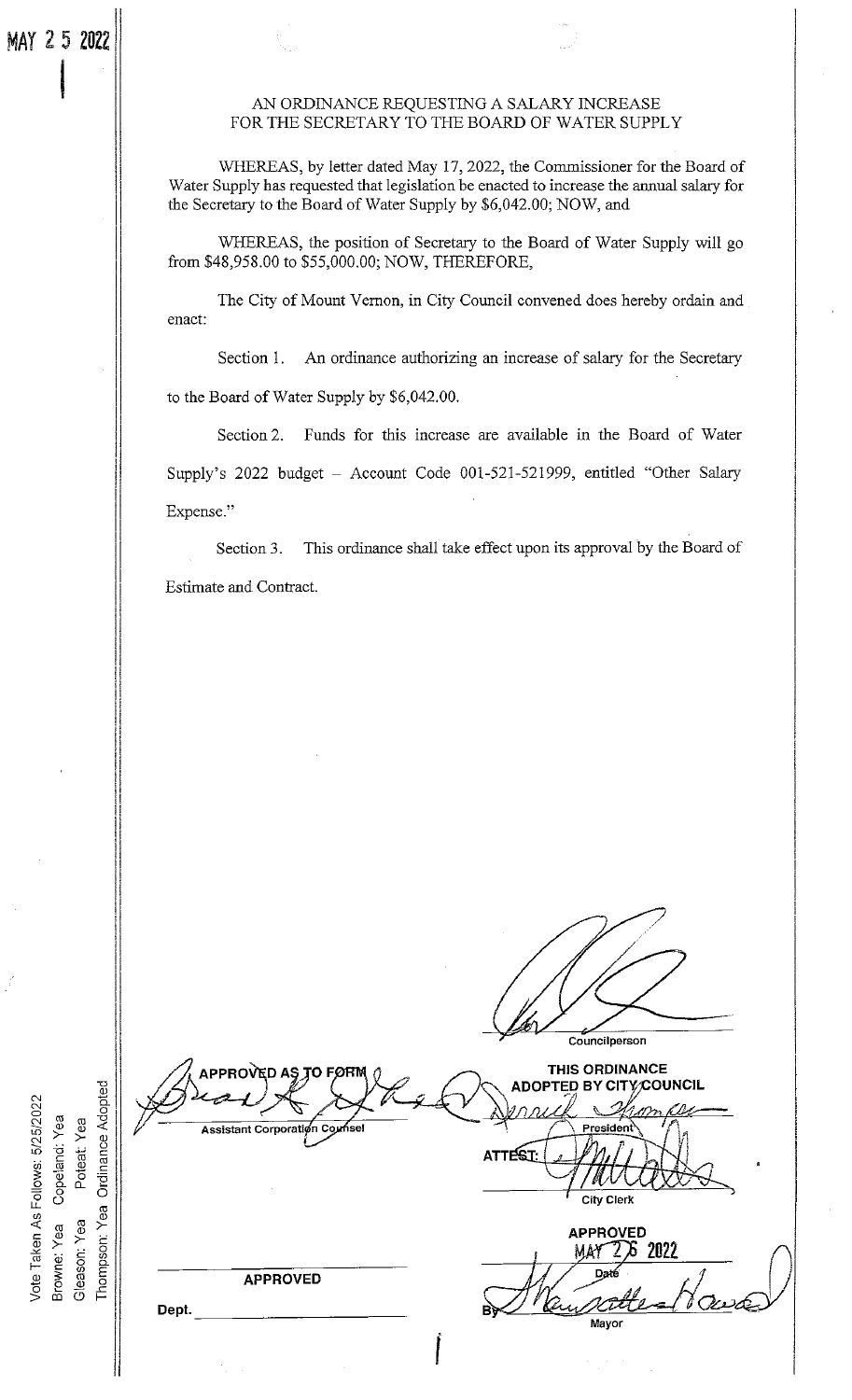RESOLVED, that an ordinance adopted by the City Council on May 25, 2022, and signed by the Mayor on May 26, 2022, authorizing the reclassification for the title of "Laborer" to "Skilled Laborer" within the City's DPW Traffic Bureau (Expenditure Code: A5110.101 - Salaries & Wages), be and the same is hereby approved.

Vote recorded on 5/31/2022 as follows: Morton<br>Yea<br>c

ED AS Σration C.

APPROVED

Dept.

ADOPTED BY BOARD OF ESTIMATE AND CONTRACT

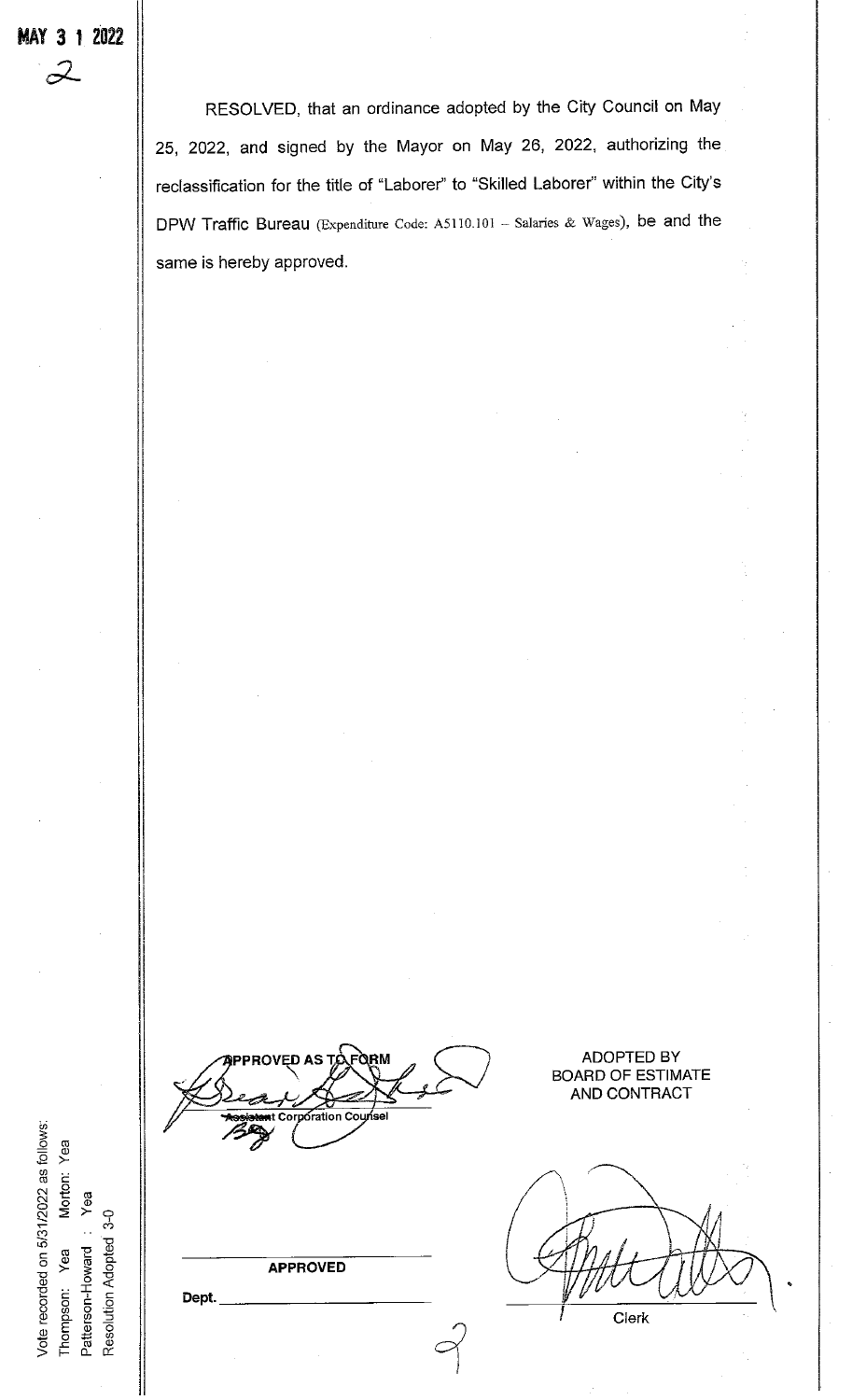8 g

Vote Taken As Follows: 5/25/2022<br>3rowne: Yea Copeland: Yea<br>Gleason: Yea Poteat: Yea

 $\geq$  .  $\geq$  .

a ∰ چ 3 옾 읐 논  $\cup$  -

#### AN ORDINANCE TO RE-CLASSIFY THE TITLE OF "LABORER" TO "SKILLED LABORER" WITHIN THE CITY'S DPW TRAFFIC BUREAU

WHEREAS, by letter dated May 16, 2022, the Commissioner of the Department of Public Works has requested that legislation be enacted to re-classify the title "Laborer" to "Skilled Laborer" witliin said department; NOW, THEREFORE,

The City of Mount Vernon, in City Council convened, does hereby ordain and enact:

Section 1. It is hereby authorized to re-classify the title "Laborer" to "Skilled Laborer" within the City's DPW Traffic Bureau.

Section 2. The aforesaid position will have an annual salary of \$68,354.73. Funding for this reclassification is available in <sup>a</sup> vacant "Skilled Laborer" position within Expenditure Code A5110.101 (Salaries & Wages).

Section 3. This ordinance shall take effect upon its approval by the Board of Estimate and Contract.

Councilperson THIS ORDINANCE 'ED AS*a*to FORM ADOPTEB\BY\CIT\Y COUNCIL Corporation Coun **ATTEST:**  $\mathcal{F}_{\mathcal{F}_{\mathcal{F}}}$ City Clerk APPROVED MAY 2 6\2022 Date APPROVED ву́∠ Dept. **Mayor**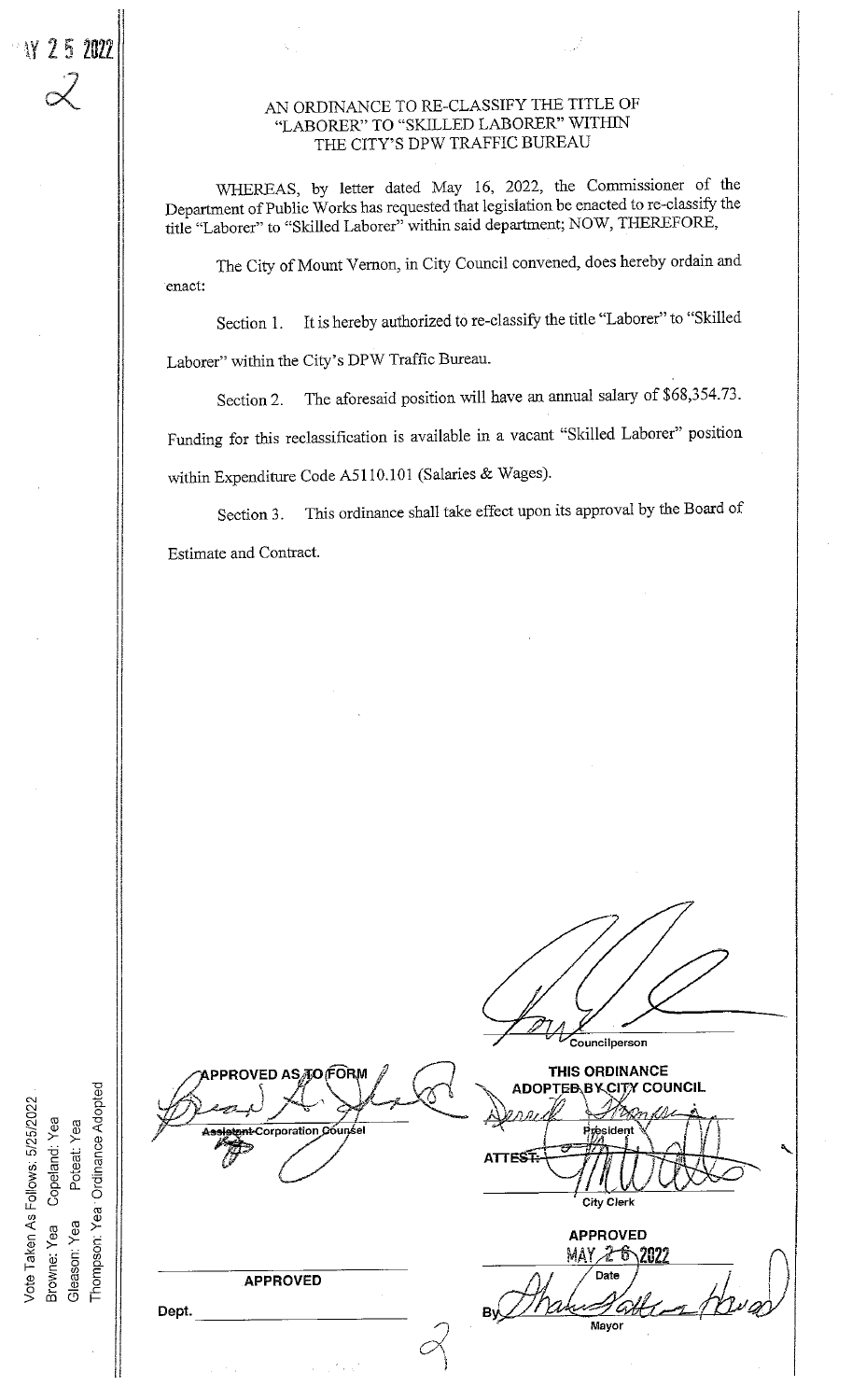Resolution Adopted 3-0

**MAY 3 1 2022** 

 $\frac{1}{2}$ 

**PPROVED AS TO FORM** *e*rporation insel

RESOLVED, that an ordinance adopted by the City Council on May

25, 2022, and signed by the Mayor on May 26, 2022, authorizing the Mayor

to enter into a contract with A+ Technology & Security Solutions (Budget Code:

A1680.405 - \$52,990.92), be and the same is hereby approved.

**APPROVED** 

a)<br>T

Dept.

ADOPTED BY BOARD OF ESTIMATE AND CONTRACT

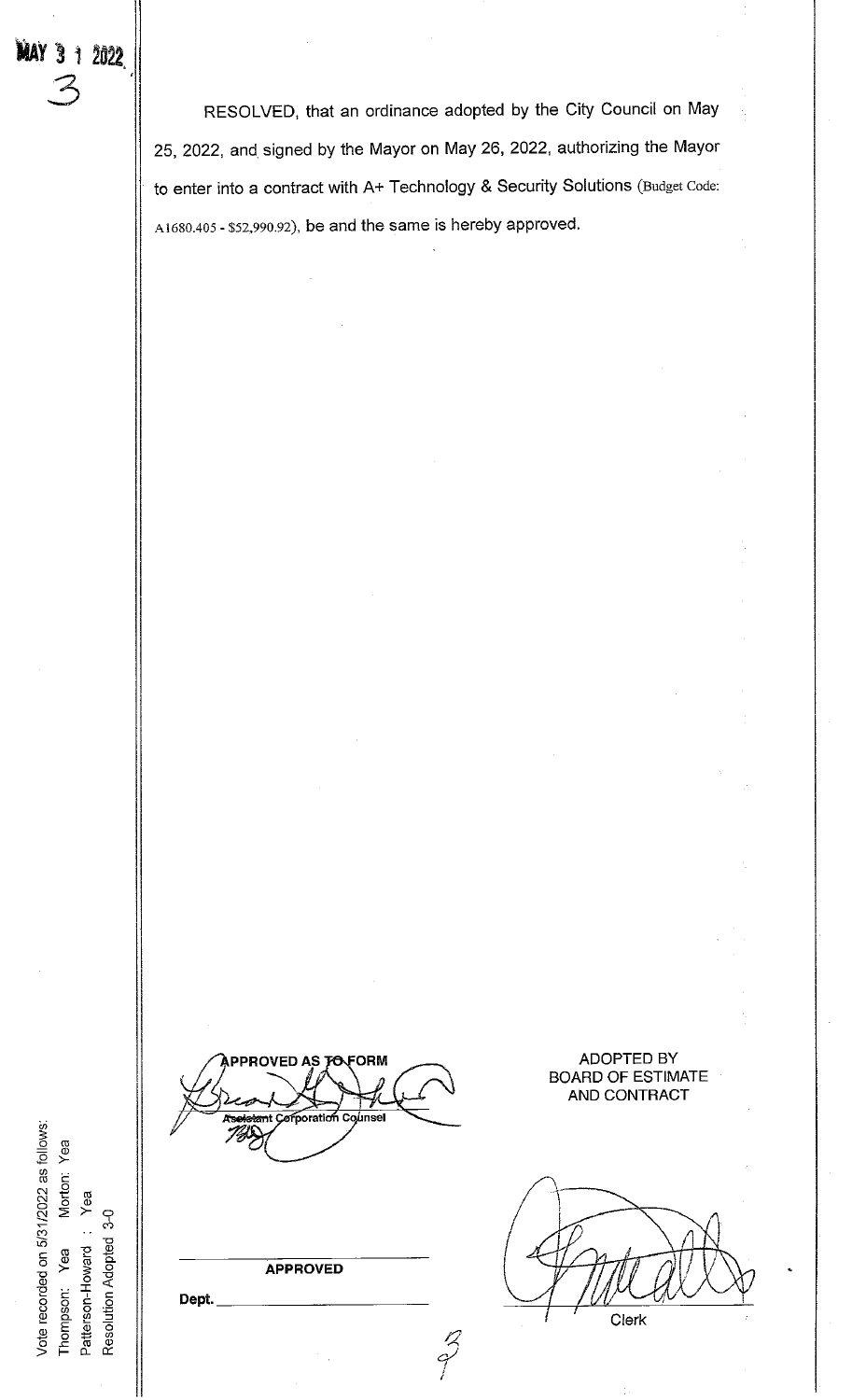#### AN ORDINANCE AUTHORIZING THE MAYOR TO ENTER INTO A CONTRACT WITH A+TECHNOLOGY & SECURITY SOLUTIONS

WHEREAS, by letter dated April 12, 2022, the Commissioner for the Department of Management Services has requested legislation authorizing the Mayor to enter into a contact with A+ Technology & Security Solutions for the replacement of failing ID Cards and Building Access System; and

WHEREAS, the replacement system will integrate our Office 365 authentication system and allow centralized and efficient management of our onboarding and off-boarding process; NOW, THEREFORE,

The City of Mount Vernon, in City Council convened, does hereby ordain and enact:

The Mayor is hereby authorized to enter into a contact with Section 1.  $A+$  Technology & Security Solutions for the replacement of failing ID Cards and Building Access System.

Funds for the aforesaid in the amount of \$52,990.92 are Section 2. available in Budget Code A1680.405 (Outside Contracted Services).

This ordinance shall take effect upon its approval by the Section 3. Board of Estimate and Contract.

Councilperson THIS ORDINANCE **PROVED AS** ADOPTED BY CITY COUNCIL Corporation C ⊿<br>aunse **ATTEST** f Krk **APPROVED** MAK-2 h -2022 **APPROVED** Dept. Mayor

Thompson: Yea Ordinance Adopted Vote Taken As Follows: 5/25/2022 Poteat: Yea Copeland: Yea Browne: Yea Gleason: Yea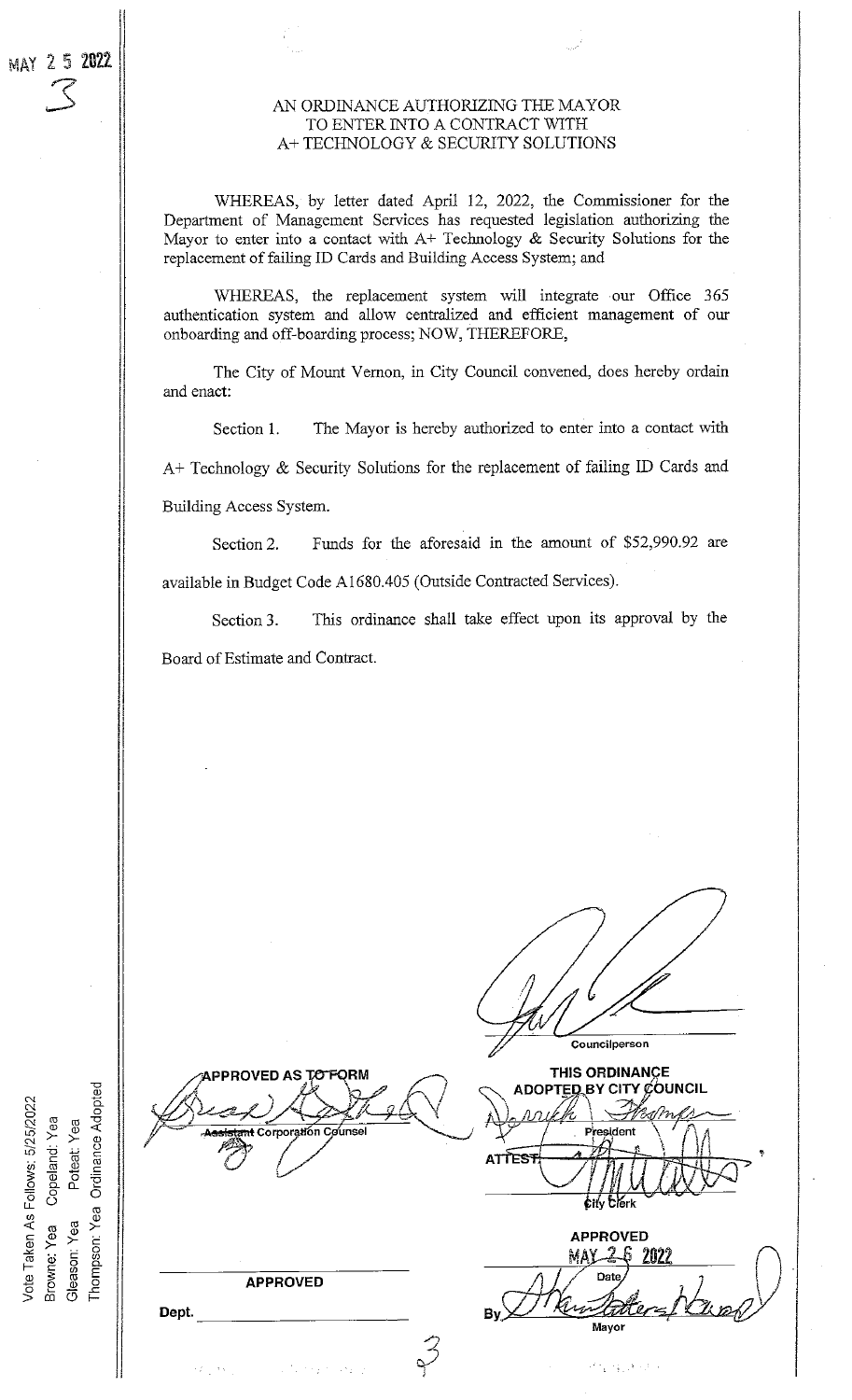RESOLVED, that an ordinance adopted by the City Council on May 25, 2022, and signed by the Mayor on May 26, 2022, authorizing the Mayor to enter into an agreement with the Westchester County Office of Senior Programs and Services under Title 111-B Transportation Services Contract Program - (\$41,838.00 - Revenue Code A4803.1, Budget Codes: A6774.l04 and A6774.458), be and the same is hereby approved.

Vote recorded on 5/31/2022 as follows: Morton Yea Resolution Adopted 3-0 Patterson-Howard: o to a

**APPROVED** 

Dept.

ADOPTED BY BOARD OF ESTIMATE AND CONTRACT

Clerk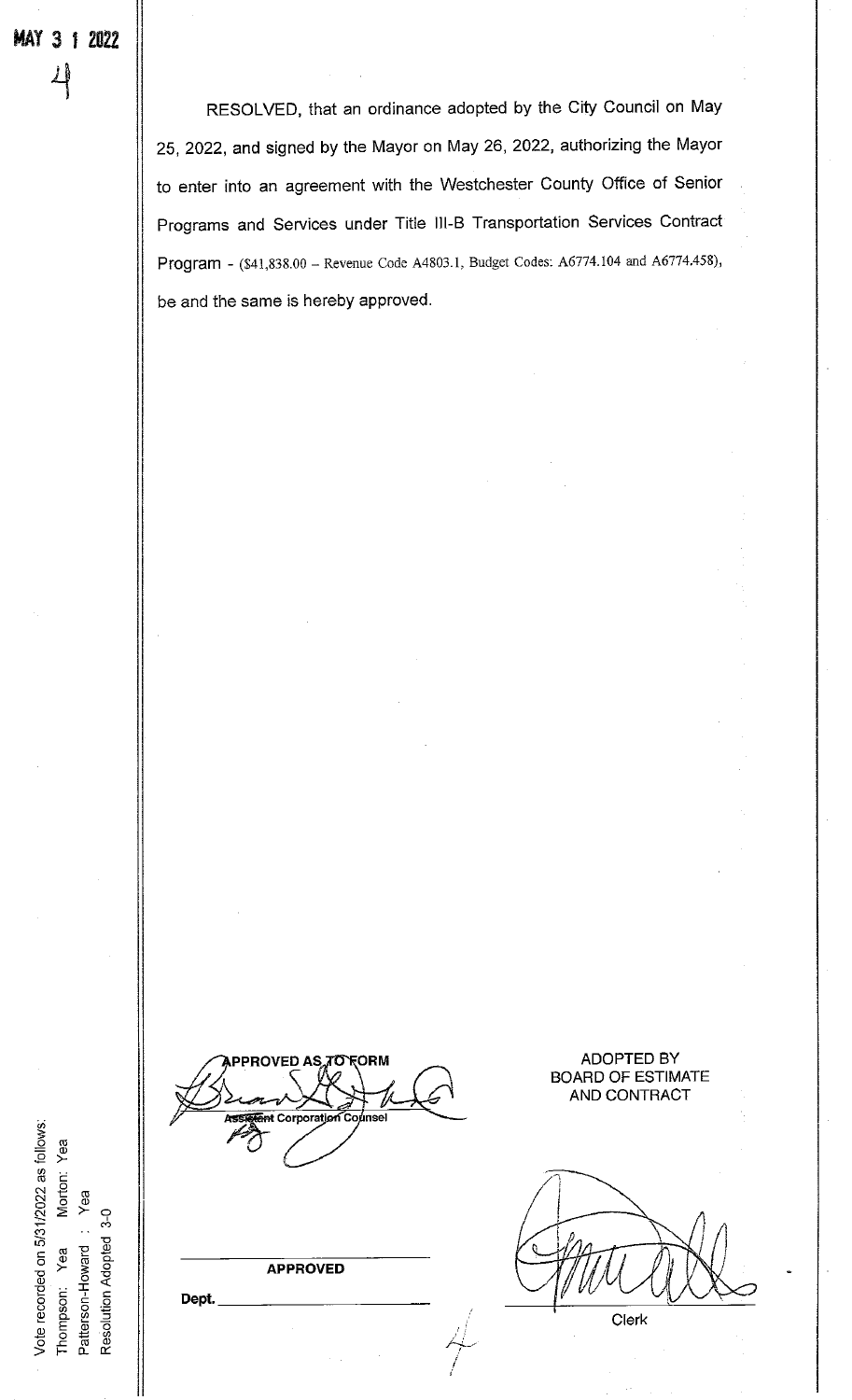AN ORDINANCE AUTHORIZING THE MAYOR TO ENTER INTO AN AGREEMENT WITH THE WESTCHESTER COUNTY OFFICE OF SENIOR PROGRAMS AND SERVICES UNDER TITLE III-B TRANSPORTATION SERVICES CONTRACT PROGRAM

WHEREAS, by letter dated May 9, 2022, the Commissioner of the Department of Recreation has requested legislation authorizing the Mayor to enter into an agreement with the Westchester County Office of Senior Programs and Services under the Title III-B Transportation Services Contract Program for the period January 1, 2022 through December 31, 2022; and

WHEREAS, the aforesaid agreement will be in the amount of \$41,838.00, County's Share of \$24,684.00, with matching funds of \$17,154.00 from the City, for a total program amount of \$41,838.00 during the contract period of January 1, 2022 through December 31, 2022; NOW, THEREFORE,

The City of Mount Vernon, in City Council convened, does hereby ordain and enact:

The Mayor is hereby authorized to enter into an agreement with Section 1. the Westchester County Office of Senior Programs and Services under the Title III-B Transportation Services Contract Program for the period January 1, 2022 through December 31, 2022.

The aforesaid for Title III-B Transportation Services program Section 2. are to be deposited in Revenue Code A4803.1 and to provide for an appropriation in Budget Codes A6774.104 and A6774.458, Department of Recreation 2022 Budget.

This ordinance shall take effect upon its approval by the Board Section 3. of Estimate and Contract.

Councilperson **PPROVED AS** THIS ORDINANCE ന FORM **ADOPTED BY CITX COUNCIL** orporation Counsel ATTEST:  $\prime$  City Clerk **APPROVED** MAY 26/208 Date **APPROVED**  $ByS$ ۵£ Dept.

Thompson: Yea Ordinance Adopted Vote Taken As Follows: 5/25/2022 Copeland: Yea Poteat: Yea Browne: Yea Gleason: Yea

AY 25 2022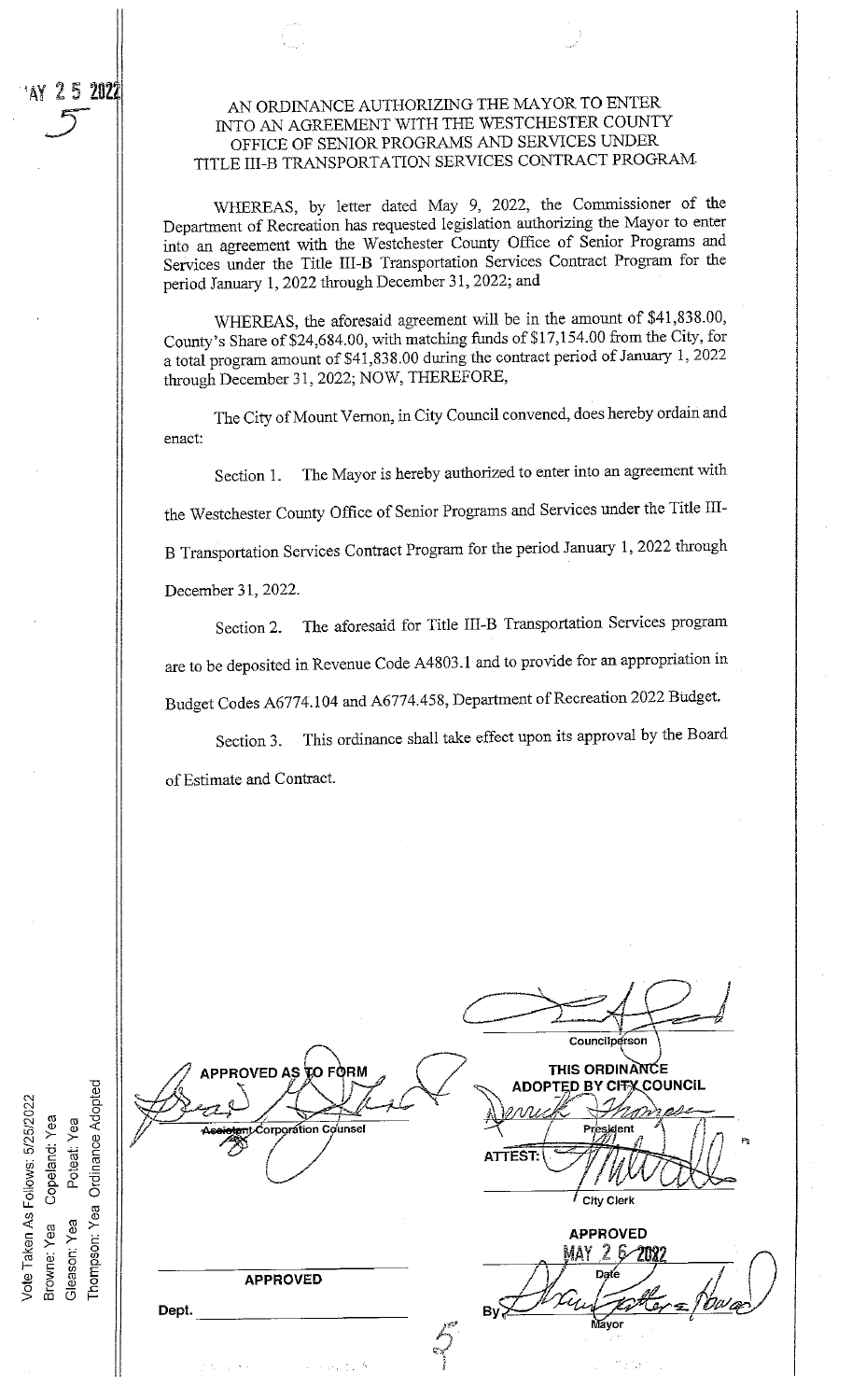$5$ 

RESOLVED, that an ordinance adopted by the City Council on May 25, 2022, and signed by the Mayor on May 26, 2022, authorizing the Mayor to enter into an agreement with Giovanni Chef D'Amour Green of Break Bread Not Hearts (\$\$2,550.00 -Budget Code: A7326.458), be and the same is hereby approved.

**TO FORM IPPROVED AS** on Counse

**ADOPTED BY BOARD OF ESTIMATE** AND CONTRACT

**APPROVED** 

Dept.

Vote recorded on 5/31/2022 as follows:

Morton: Yea

Yea

Patterson-Howard Thompson: Yea

Resolution Adopted 3-0

Clerk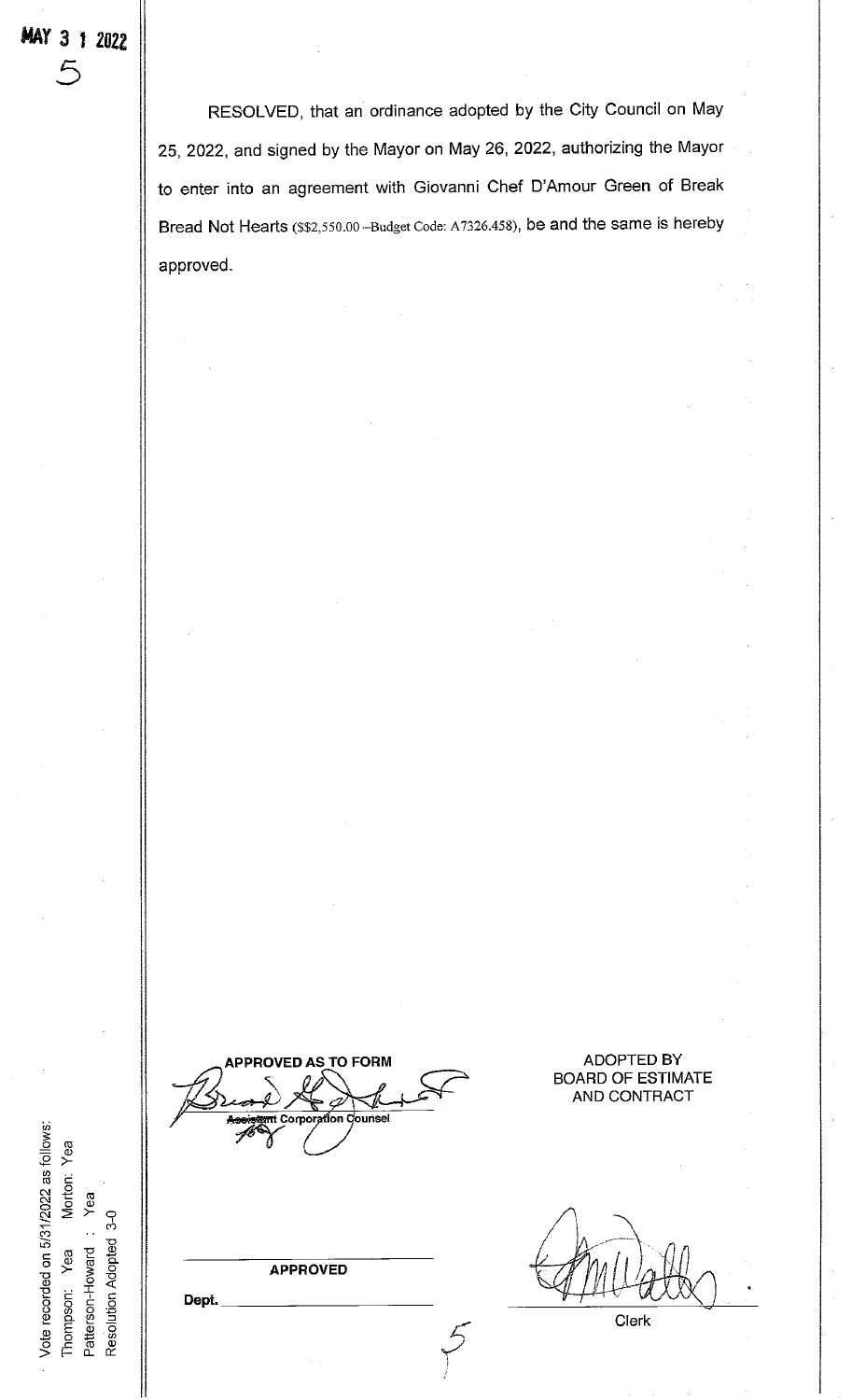r. 2 m<br>C. 2 m

Browne: Yea<br>Gleason: Yea

o

o

#### AN ORDINANCE AUTHORIZING THE MAYOR TO ENTER INTO AN AGREEMENT WITH GIOVANNI CHEF D'AMOUR GREEN OF BREAK BREAD NOT HEARTS

WHEREAS, by letter dated May 16, 2022, the Deputy Director of the Youth Bureau has requested legislation authorizing the Mayor to enter into an agreement with Giovanni Chef D'Amour Green of Break Bread not Hearts to offer its Café Academy to participants in the Youth Bureau Safe Haven Summer Program in the amount of \$2,550.00 for the contract period of July 5, 2022 through August 9, 2022. There will be a total of six (6) in-person sessions delivered on Tuesdays; and

WHEREAS, the aforesaid agreement is part of a grant from the Office of Children and Family Services accepted by the City through legislation dated February 9, 2022 in the amount of \$89,200.00 for the contract period of January 1, 2022 through September 30, 2023; and

WHEREAS, the Mount Vernon Youth Bureau will subcontract with Giovanni D'Amour Green of Break Bread not Hearts to offer the following:

- $s$ ix (6) in-person, 3-hour sessions at a rate of \$425.00 per session;
- facilitate the Food Literacy curriculum to empower and educate participants on how to make healthier and more informed food choices in conjunction with increasing their culinary skills; and
- Giovanni Chef D'Amour Green will supply all Food, Supplies, Cooking Utensils, Pots & Pans, Flatware and necessary supplies for in-person sessions.

NOW, THEREFORE,

The City of Mount Vernon, in City Council convened, does hereby ordain and enact:

Section 1. The Mayor is hereby authorized to enter into an agreement with Giovanni Chef D'Amour Green of Break Bread not Hearts in the amount of \$2,550.00 for the contract period of July 5, 2022 through August 9, 2022.

Section 2. The cost of Break Bread not Hearts services will not exceed \$2,550.00 and funds are available in Budget Code A7326.458 (misc.) - Youth Bureau 2022 Budget Code.

Section 3. This ordinance shall take effect upon its approval by the Board of Estimate and Contract.

Councilperson **THIS ORDINANCE** APPROVED AS TO I ORM **ADOPTED BY CITY COUNCIL** Corporation Counsel <u>Pre</u>sident **ATTES** City Clerk APPROVED -67827 APPROVED  $B\sqrt{2}$ Dept. Mayor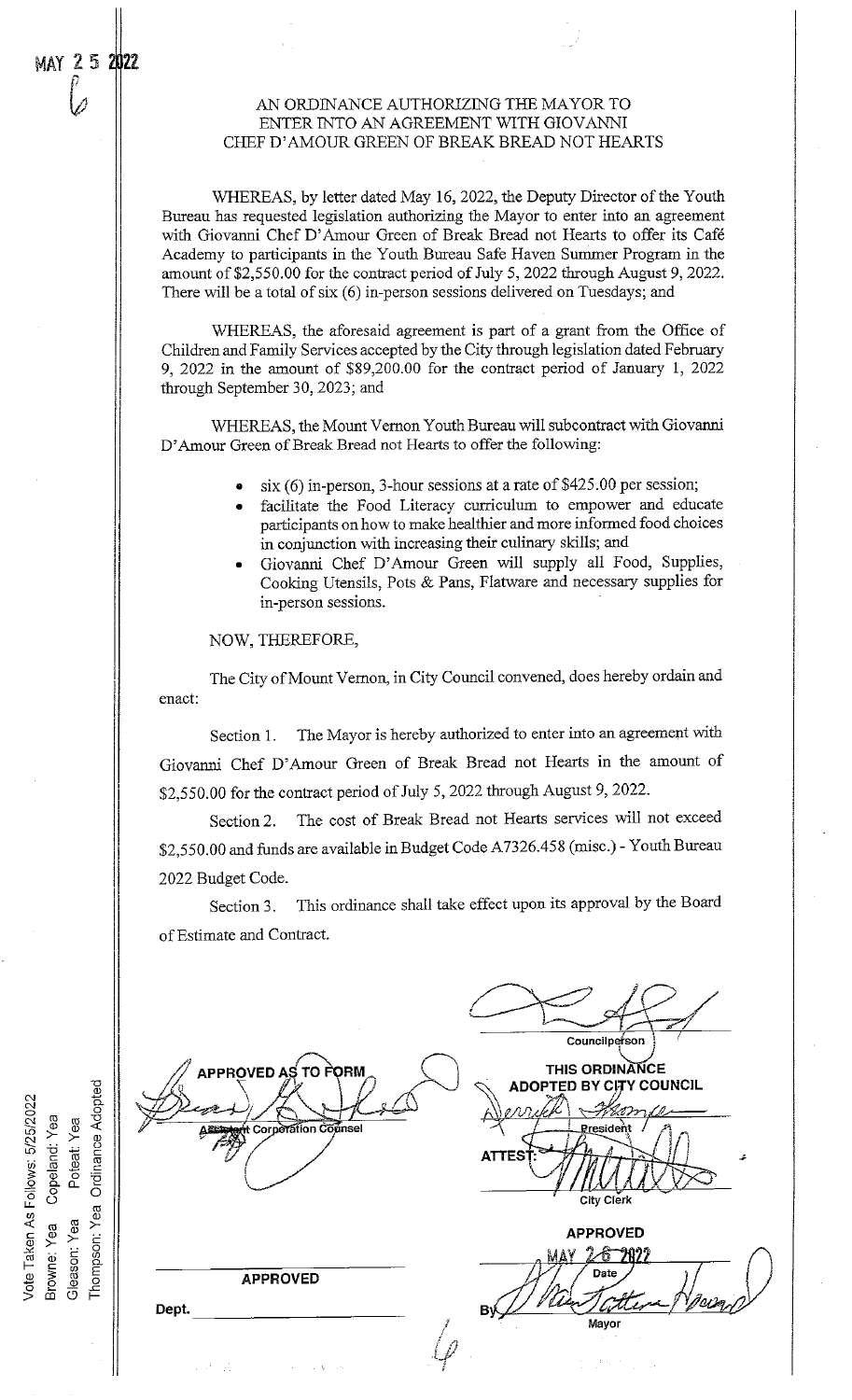$\pmb\varphi$ 

RESOLVED, that an ordinance adopted by the City Council on May 25, 2022, and signed by the Mayor on May 26, 2022, authorizing the Mayor to enter into an agreement with the New York State Education Department/21st Century Community Learning Center (Natasha Howell, \$14,766.08 - Budget Code A7316.405 - STRONG Program), be and the same is hereby approved.

ation Co ۷À

PROVED A

FORM

Ω

ADOPTED BY BOARD OF ESTIMATE AND CONTRACT

**APPROVED** 

Dept.

Clerk

Vote recorded on 5/31/2022 as follows: c o tm Oa) Patterson-Howard : Yea<br>Resolution Adopted 3-0 o o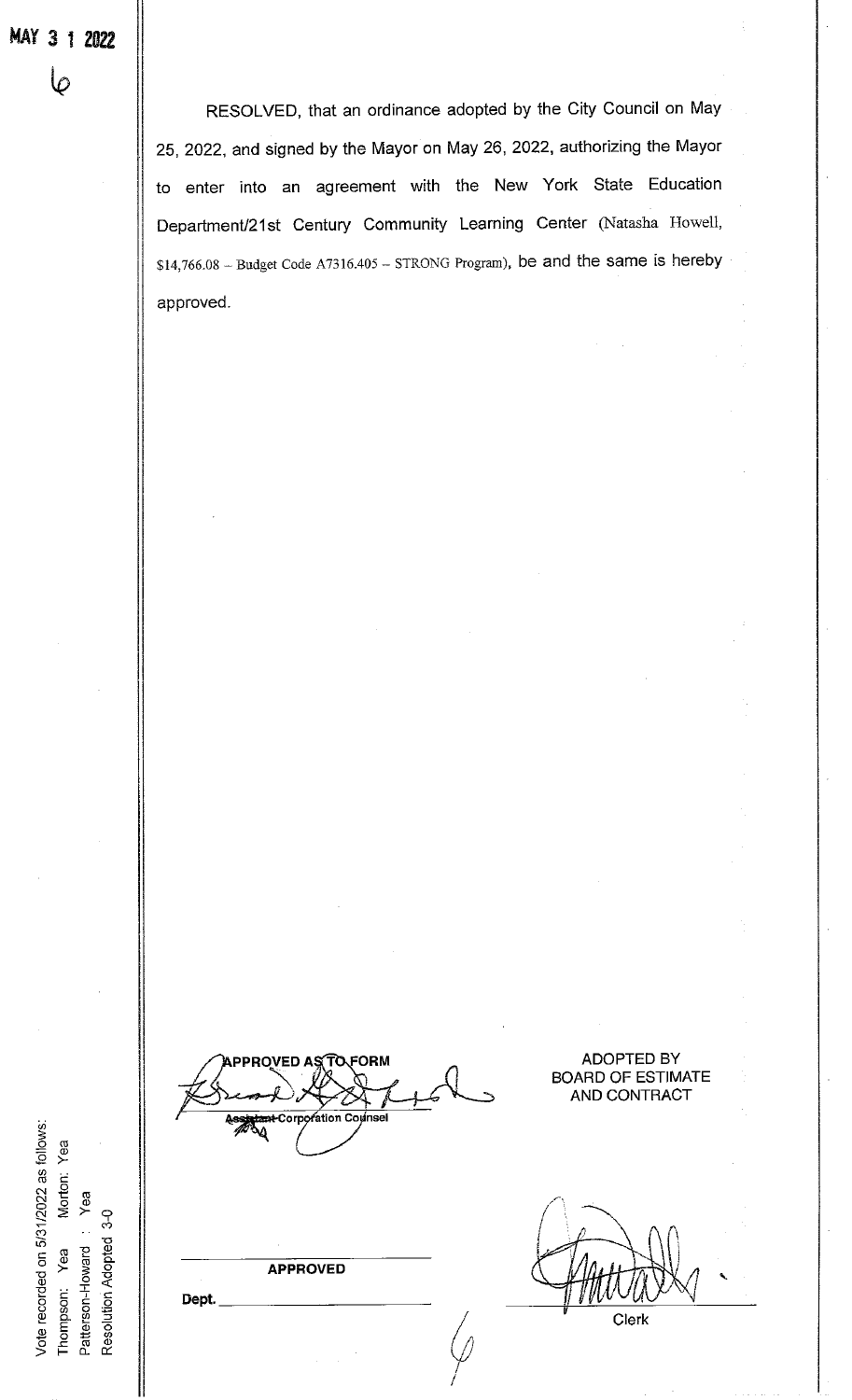may 2.5 2022

#### AN ORDINANCE AUTHORIZING THE MAYOR TO ENTER INTO AN AGREEMENT WITH THE NEW YORK STATE EDUCATION DEPARTMENT/21ST CENTURY COMMUNITY LEARNING CENTER

WHEREAS, by letter dated May 17, 2022, the Deputy Director of the Youth Bureau has requested legislation authorizing the Mayor to enter into an agreement with Natasha Howell, the Mount Vernon STRONG Youth Specialist on belialf of the New York State Education Department/21st Century Community Learning Center for the contract period July 1, <sup>2022</sup> - September 30, <sup>2022</sup> in the amount of \$14,766.08 to complete the necessary requirements for closing out the 2017-2022 program years; and

WHEREAS, the aforesaid agreement is part of <sup>a</sup> grant from the New York State Education Department /21st Century Community Learning Center accepted by the City through legislation dated June 28, 2017 in the amount of \$1,120,000.00 annually from 2017  $-2022$  (the grant life ends June 30, 2022) and

WHEREAS, as <sup>a</sup> contractor, Mrs. Howell will assist Mrs. Radcliff and provide services from July 1, 2022 - September 30, 2022, and these services are vital to ensure a strong final program report and preparation for any future New York State audits. The schedule stipulates five days <sup>a</sup> week, seven (7) hours per day from 9:00 a.m. to 5:00 p.m. for three (3) months at an hourly rate of \$32.96. Bi-weekly timesheets will be used as supporting documentation for the following:

- inventory all purchased equipment;  $(1)$
- ensure all equipment and program documents are stored in secure locations;  $(2)$
- consolidate all work plan documents and reports for the periods of 2017-2022;  $(3)$
- work with the Program Evaluator to collect and compile demographic data to  $(4)$ complete the APR data;
- (5) review and memorialize all reports and relevant information from the various subcontractors; and
- (6) ensure that the Enrollment Roster is accurate and complete.

NOW, THEREFORE,

The City of Mount Vernon, in City Council convened, does hereby ordain and enact:

Section 1. The Mayor is hereby authorized to enter into an agreement with Natasha Howell, the Mount Vernon STRONG Youth Specialist on behalf of the New York State Education Department/21st Century Community Learning Center for the contract period July 1, 2022 - September 30, 2022 in the amount of  $$14,766.08$  to complete the necessary requirements for closing out the 2017-2022 program year.

Section 2. The cost of Mrs. Howell's services will not exceed \$14,766.08 and are available in Budget Code A7316.405 (Balance \$582,437.31).

Section 3. This ordinance shall take effect upon its approval by the Board of Estimate and Contract.Councilperson **FORM** THIS ORDINANCE **PPROVED AS ADOPTED BY CITY COUNCIL** Corporation Counsel President **ATTEST:**  $^{\ell}$ City Clerk MA<sup>PPROVEL</sup> Thompson: Date **APPROVED** ву̀ Dept. Mayor  $\mathcal{L} = \{1, 2, 3, 7\}$  $\chi \to 0$ or dia

Vote Taken As Follows: 5/25/2022 Copelanc<br>Dotai Browne: Yea Gleason. Yea Ordinance Adopted

Yea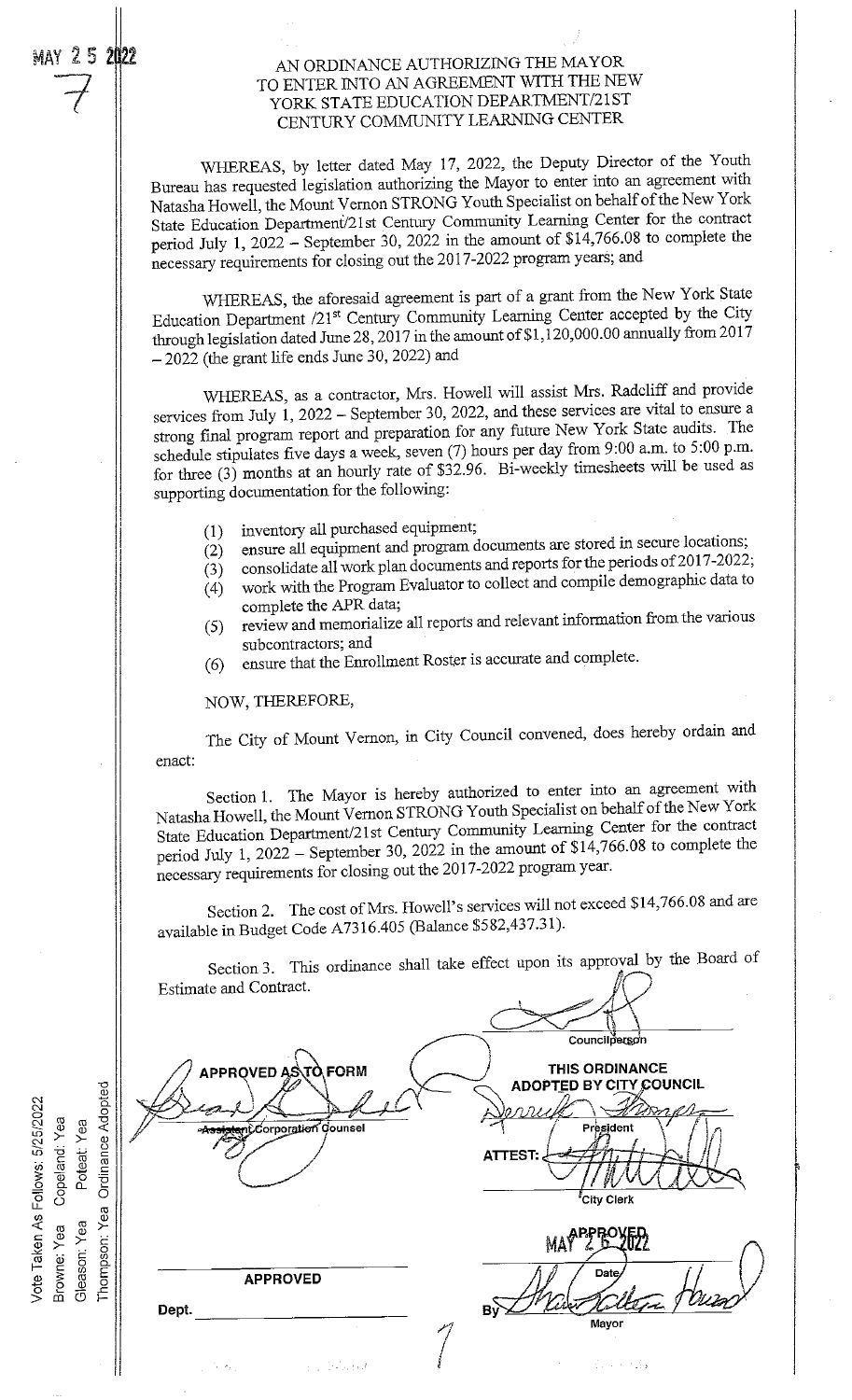$\overline{\phantom{a}}$ 

RESOLVED, that an ordinance adopted by the City Council on May 25, 2022, and signed by the Mayor on May 26, 2022, authorizing the Mayor to enter into an agreement with the New York State Education Department/21st Century Community Learning Center (Akilah Radcliff,  $$18,394.88 - Budget Code A7316.405 - STRONG Program$ , be and the same is hereby approved.

Vote recorded on 5/31/2022 as follows: orton Yea Resolution Adopted 3-0 Patterson-Howard: Thompson: Yea

PROVED AS TO FORM ADOPTED BY orporation Counsei

**APPROVED** 

BOARD OF ESTIMATE AND CONTRACT

Clerk

Dept.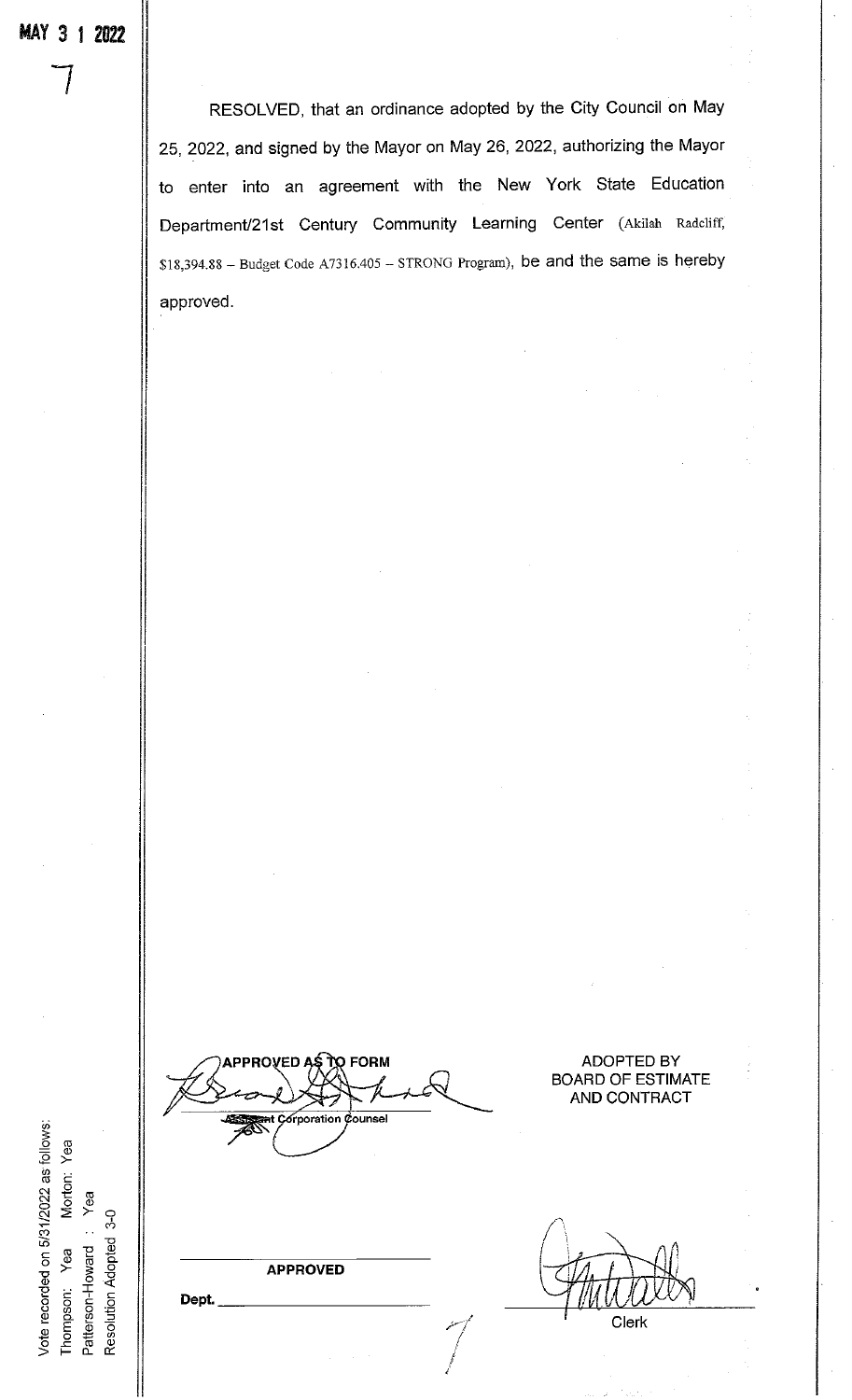)li

#### AN ORDINANCE AUTHORIZING THE MAYOR TO ENTER INTO AN AGREEMENT WITH THE NEW YORK STATE EDUCATION DEPARTMENT/21ST CENTURY COMMUNITY LEARNING CENTER

WHEREAS, by letter dated May 17, 2022, the Deputy Director of the Youth Bureau has requested legislation authorizing the Mayor to enter into an agreement with Akilah Radcliff, the Mount Vernon STRONG Director on behalf of the New York State Education Department/21st Century Community Learning Center grant for the contract period July 1, 2022 - September 30, 2022 in the amount of \$18,394.88 to complete the necessary requirements for closing out the 2017-2022 program years; and

WHEREAS, the aforesaid agreement is part of a grant from the New York State Education Department  $/21^{st}$  Century Community Learning Center accepted by the City through legislation dated June 28, 2017 in the amount of  $$1,120,000.00$  annually from 2017  $-2022$  (the grant life ends June 30, 2022) and

WHEREAS, Mrs. Radcliff will be stepping down from her position as a full-time City employee and will transition her role from "employee" status to "consultant" status. The contract period is July 1,  $2022 -$  September 30,  $2022$ , and these services are vital to ensure a strong final program report and preparation for any future New York State audits. The schedule stipulates five (5) days a week, seven (7) hours per day from 9:00 a.m. to 5:00 p.m. for three (3) months at an hourly rate of \$41.06. Bi-weekly timesheets will be used as supporting documentation for the following:

- $(1)$  inventory all purchased equipment;
- (2) ensure all equipment and program documents are stored in a secure location;
- (3) review and consolidate all work plan documents and reports for the periods of 2017-2022;
- (4) work with the Program Evaluator to collect and compile demographic data to complete the APR data;
- (5) review and memorialize all reports and relevant information from the various subcontractors;
- (6) ensure that the Enrollment Roster is accurate and complete;
- (7) complete the final program report; and
- (8) review 2017-2022 financial reports for completeness and accuracy.

NOW, THEREFORE,

The City of Mount Vernon, in City Council convened, does hereby ordain and enact:

Section 1. The Mayor is hereby authorized to enter into an agreement with Akilah Radcliff, the Mount Vernon STRONG Director on behalf of the New York State

Education Department/21st Century Community Learning Center for the contract period

July 1, 2022 - September 30, 2022 in the amount of \$18,394.88 to complete the necessary

requirements for closing out the 2017-2022 program years.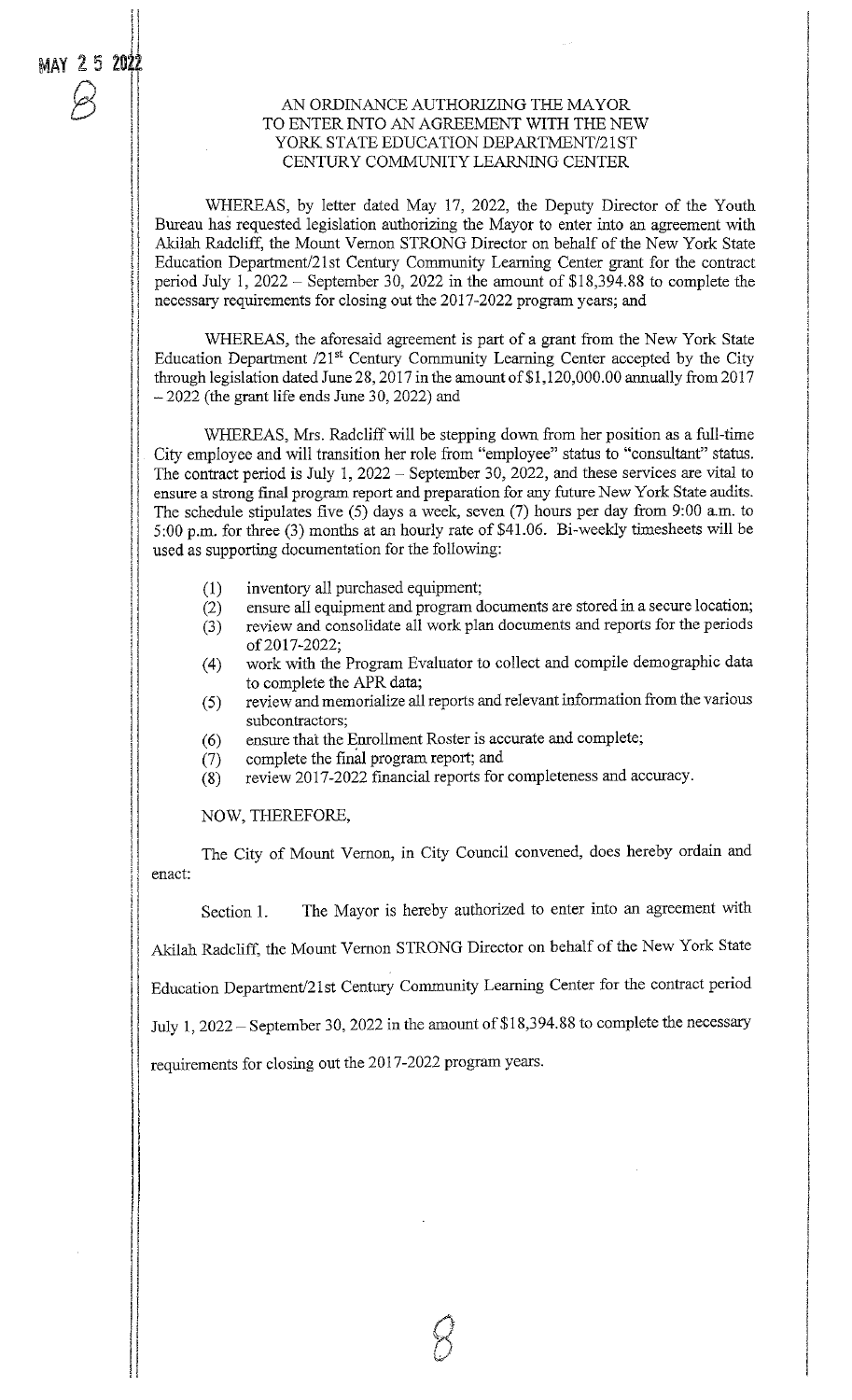$\oslash$ 

o o

> a) c 3> o  $\alpha$

Thompson: Yea Ordinance Adopted

Poteat: Yea

Gleason: Yea

Section 2. The cost of Mrs. Howell's services will not exceed \$18,394.88 and are available in Budget Code A7316.405 (Balance \$582,437.31).

Section 3. This ordinance shall take effect upon its approval by the Board of Estimate and Contract.

Councilpersor THIS ORDINANCE **ROVED AS ADOPTED BY CITY/COUNCIL** Corporation Counsel Presiden **ATTEST** City Clerk PRC May D APPROVED  $B_X^{\langle}$ Dept. Page 2 Mayor $\mathcal{S}$  $\frac{1}{2}$  .  $\sim$  155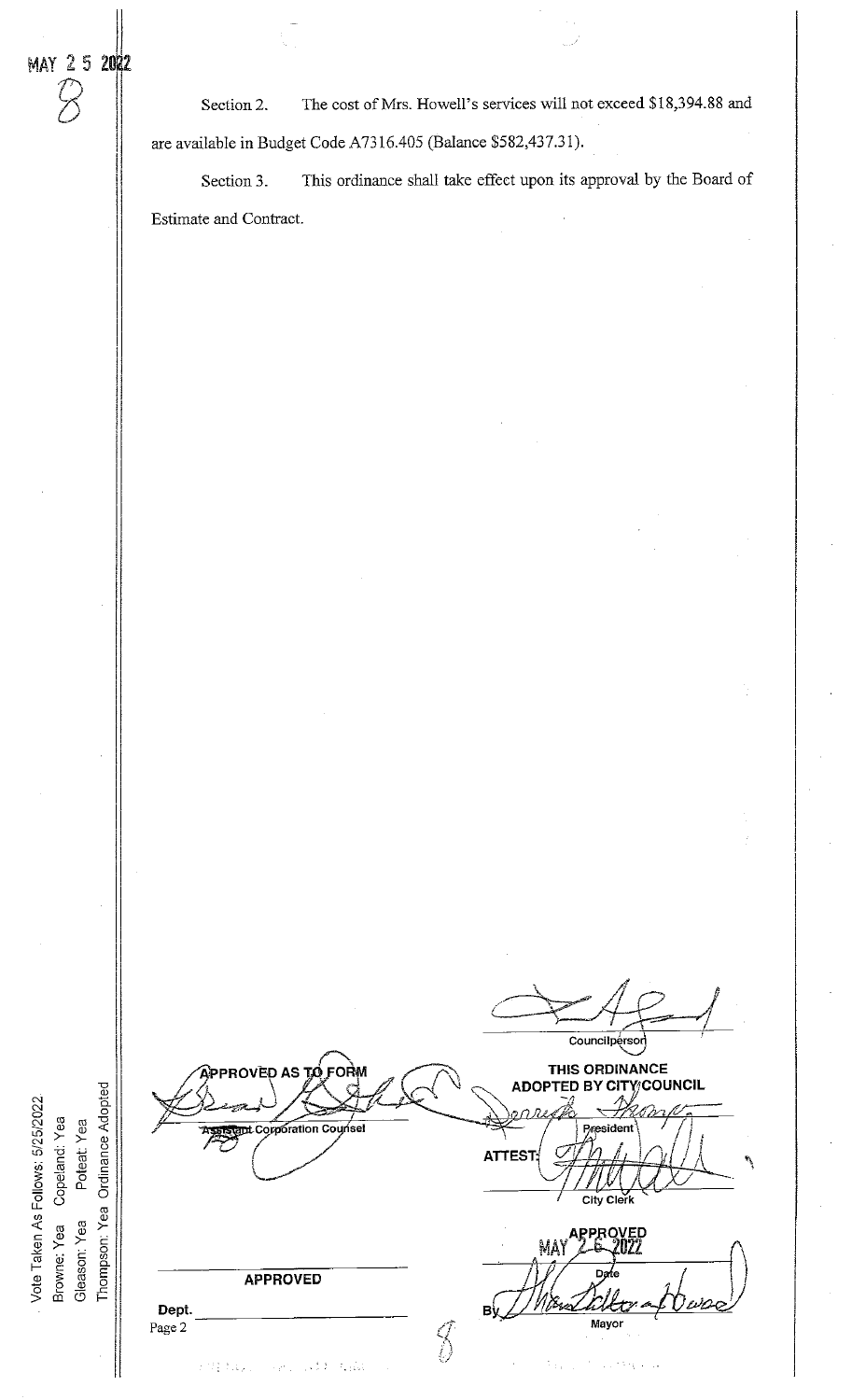$\delta$ 

RESOLVED, that an ordinance adopted by the City Council on May 25, 2022, and signed by the Mayor on May 26, 2022, authorizing the Comptroller to reallocate funds within the Department of Planning and Community Development, and requesting permission to create the position of "Associate Commissioner of Planning" - Salary Line A8020.101 - reallocation amount of \$85,700.33 and salary of \$105,433.00), be and the same is hereby approved.

APPROVED AS ΤΟ FORM Corporation/Counse

**ADOPTED BY BOARD OF ESTIMATE** AND CONTRACT

**APPROVED** 

Clerk

Vote recorded on 5/31/2022 as follows: Morton: Yea Yea Resolution Adopted 3-0 Patterson-Howard: Thompson: Yea

Dept.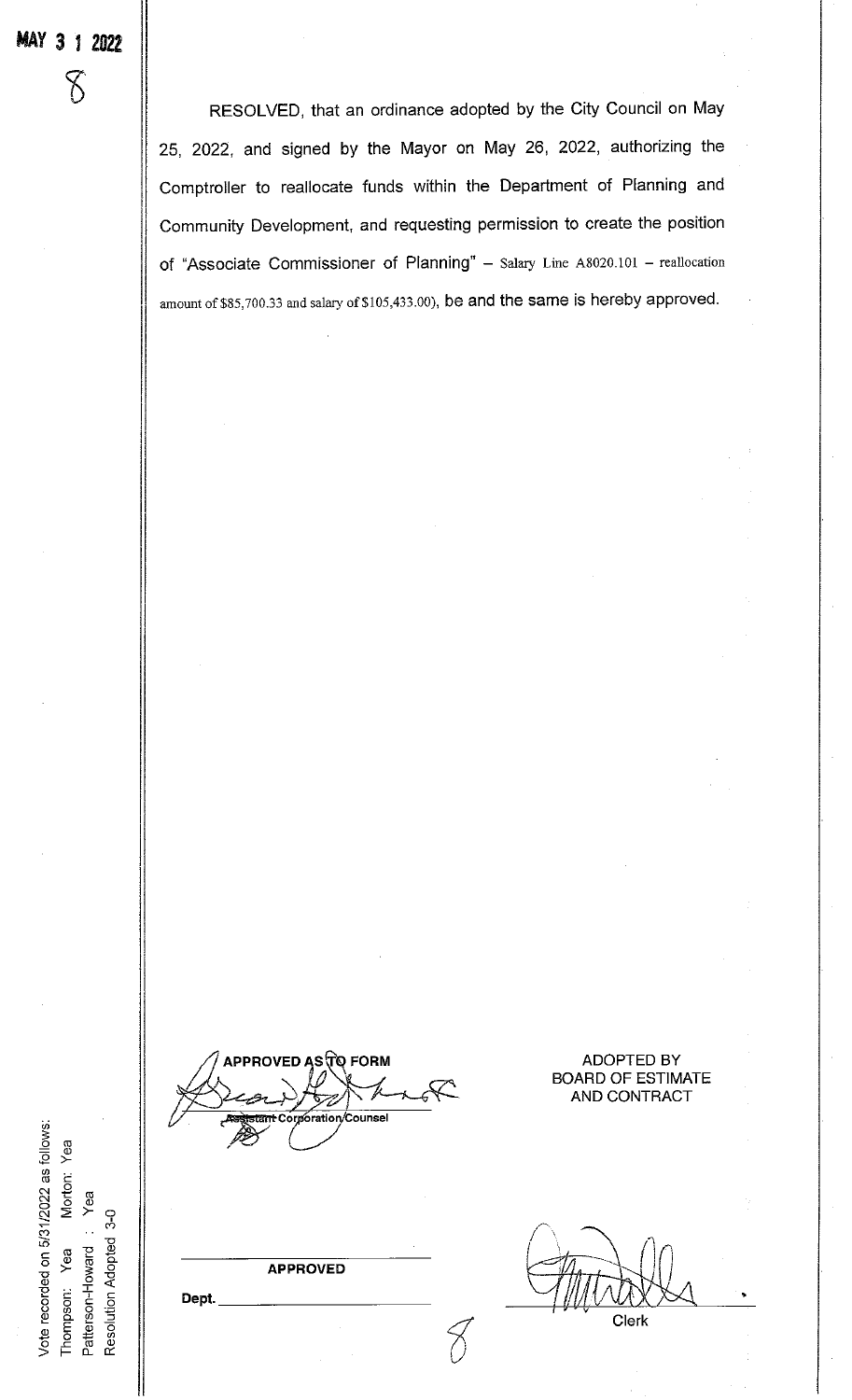MAY 25 202

 $\sqrt{\phantom{a}}$ 

#### AN ORDINANCE AUTHORIZING THE REALLOCATION OF FUNDS WITHIN THE DEPARTMENT OF PLANNING AND COMMUNITY DEVELOPMENT AND REQUESTING PERMISSION TO CREATE THE POSITION OF "ASSOCIATE COMMISSIONER OF PLANNING"

WHEREAS, by letter dated May 18, 2022, the Commissioner of the Department of Planning and Community Development has requested permission to reallocate the amount of \$85,700.33 (an amount which remains unused in the Planning Administrator title to the title of Associate Commissioner of Planning) within said department's 2022 Salary Line A8020-101. This reallocation would leave the Planning Administrator salary at \$0 for the remainder of FY2022; and

WHEREAS, it is further requested that legislation be enacted to create the position of "Associate Commissioner of Planning" with an annual salary of \$105,433.00 within the Department of Planning and Community Development 2022 Salary Line A8020-101; NOW, THEREFORE,

The City of Mount Vernon, in City Council convened, does hereby ordain and enact:

Section I. The Comptroller is hereby authorized and directed to reallocate the sum of \$85,700.33 from the Budget Code shown below:

| <b>Reallocate the Amount of</b> | <b>From Salary Line</b> | To Salary Line |
|---------------------------------|-------------------------|----------------|
| \$85,700.33                     | A8020.101               | A8020.101      |

Amount of \$85,700.33 to be reallocated from the title of Planning Administrator to the title of Associate Commissioner of Planning (Budget Code A8020.101 to Budget Code A8020.101 - (Salaries and Wages -PCD), Department of Planning & Community Development 2022 Budget.

Section 2. Funds for aforesaid in the amount of \$105,433.00 are available in Budget Code A8020.101 ((Salaries and Wages - PCD), Department of Planning and Community Development 2022 Budget.

Section 3. This ordinance shall take effect upon its approval by the Board of Estimate and Contract.

/ / Councilperson PROVED AS TO FORM **THIS ORDINANCE** ADOPTED BY CITY COUNCIL Corporation Counsel Président ATTES  $\sqrt{m}$  if  $\sqrt{m}$ City Clerk PRROVED<sub>2</sub> APPROVED Еу∠ Dept. way ad values of

Poteat: Yea<br>Ordinance Adopted Yea Copeland: Yea  $Yea$ Yea o  $\overline{r}$  e  $\overline{S}$ o Ō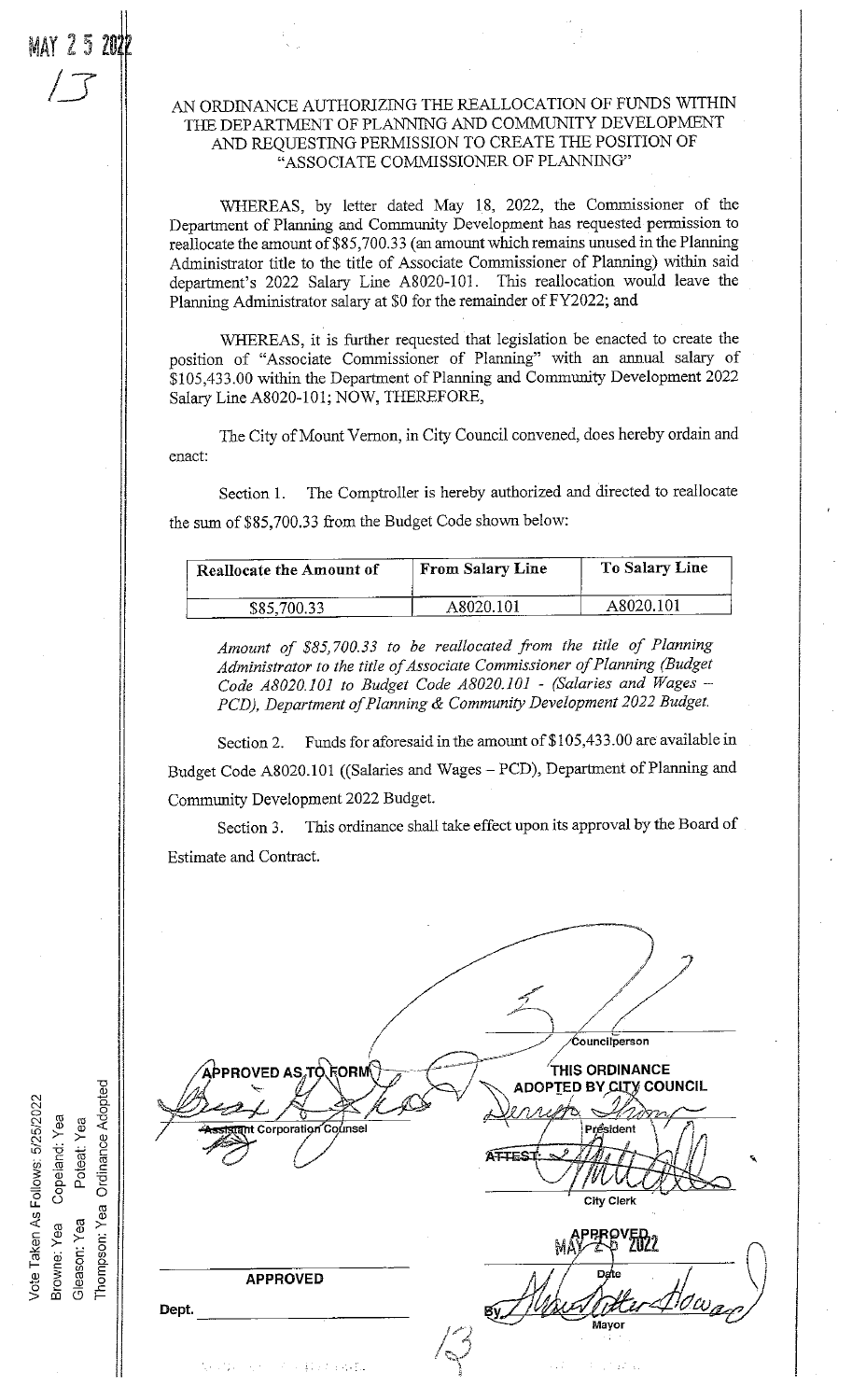RESOLVED, that an ordinance adopted by the City Council on May 25, 2022, and signed by the Mayor on May 26, 2022, authorizing the Mayor to accept funds from the Mount Vernon Urban Renewal Agency ("URA") -(Budget Code: A3620.101 - \$54,481.95), be and the same is hereby approved.

**QFORM** RO) VFD ื่อoration Counse Cor

**ADOPTED BY BOARD OF ESTIMATE** AND CONTRACT

**APPROVED** 

Clerk

Dept.

Vote recorded on 5/31/2022 as follows:

Morton: Yea

Thompson: Yea

Patterson-Howard: Yea Resolution Adopted 3-0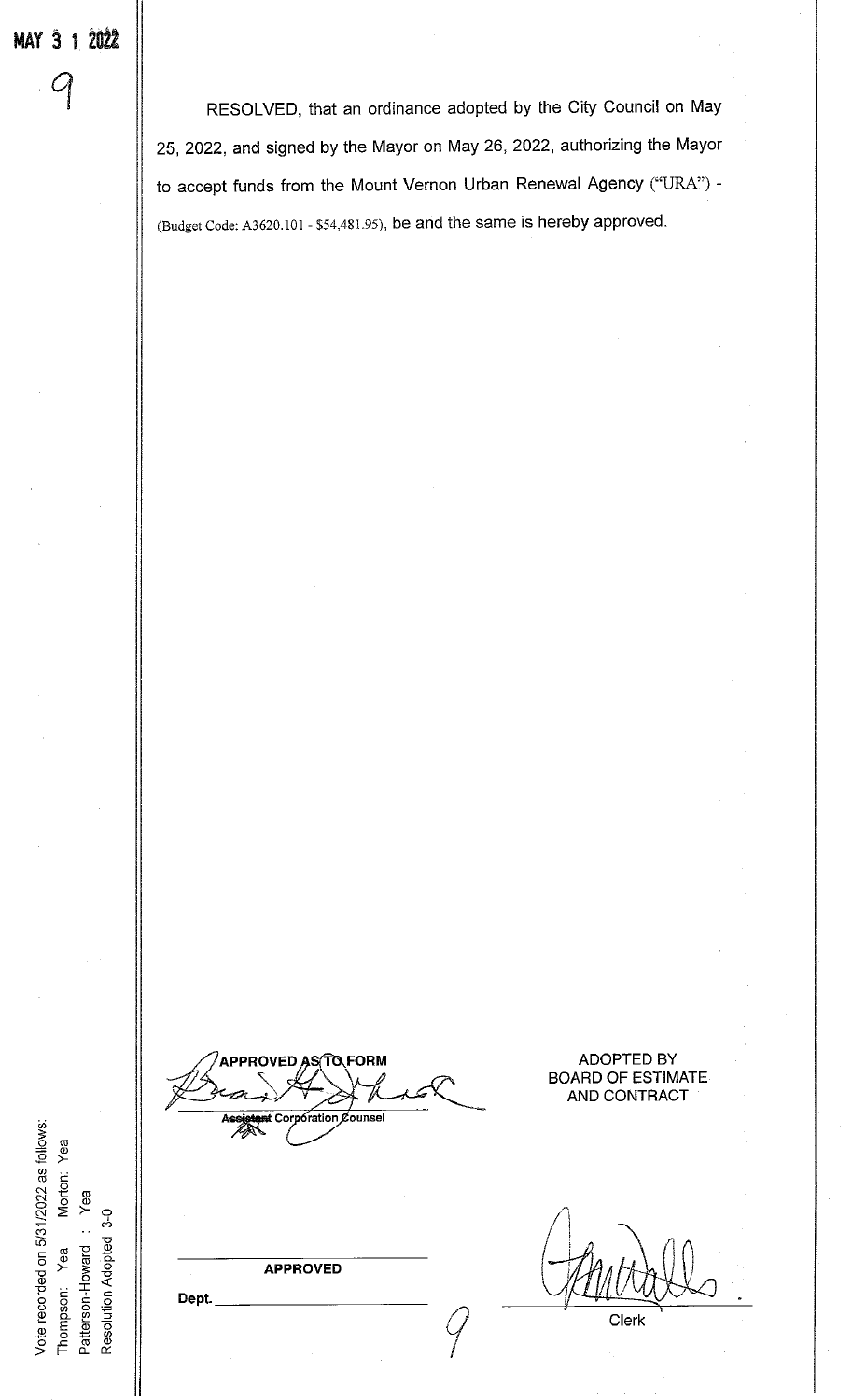#### AN ORDINANCE AUTHORIZING THE MAYOR TO ACCEPT FUNDS FROM THE MOUNT VERNON URBAN RENEWAL AGENCY

WHEREAS, by letter dated May 18, 2022, the Deputy Commissioner of the Department of Planning and Community Development has requested legislation authorizing the Mayor to accept grant funds in the amount of \$54,481.95 from the Mount Vernon Urban Renewal Agency ("URA") to fund the position of Code Enforcement Zombie Home Coordinator for the fiscal years 2022 and 2023 in the Buildings Department; and

WHEREAS, the Mount Vernon Urban Renewal Agency administers the Zombie 2.0 grant and has received authorization from the Local Initiatives Support Corporation ("LISC") to transfer these funds to the Buildings Department to cover the salary of the Code Enforcement Zombie Home Coordinator for a 12-month period from June 2022 to June 2023. The URA will advance payments in two (2) installments with an initial transfer to the City in the amount of  $$37,573.00$  and a second, final amount of \$16,908.95 to the Building's Department Budget Code A3620.101; NOW, THEREFORE,

The City of Mount Vernon, in City Council convened, does hereby ordain and enact:

Section 1. The Mayor is hereby authorized to accept grant funds in the amount of \$54,481.95 from the Mount Vernon Urban Renewal Agency ("URA") to fund the position of Code Enforcement Zombie Home Coordinator for the fiscal years 2022 and 2023 in the Buildings Department.

Section 2. This ordinance shall take effect upon its approval by the Board

of Estimate & Contract

|                                                                                   |                                      | Councilperson                                                                                                                                       |
|-----------------------------------------------------------------------------------|--------------------------------------|-----------------------------------------------------------------------------------------------------------------------------------------------------|
|                                                                                   | APPROVED AS, TO FORM                 | THIS ORDINANCE                                                                                                                                      |
|                                                                                   |                                      | ADOPTED-BY CITY COUNCIL                                                                                                                             |
|                                                                                   |                                      | novo                                                                                                                                                |
| ී<br>≻                                                                            | <b>Assistant Corporation Counsel</b> | President                                                                                                                                           |
|                                                                                   |                                      |                                                                                                                                                     |
| Ordinance Adopted<br>Vote Taken As Follows: 5/25/2022<br>Poteat: Yea<br>Copeland: |                                      | <b>ATTEST:</b>                                                                                                                                      |
|                                                                                   |                                      | City Clerk                                                                                                                                          |
| Yea                                                                               |                                      | <b>APPROVED</b>                                                                                                                                     |
| Gleason: Yea<br>Browne: Yea<br>Thompson:                                          |                                      | S<br>2022<br>4AY.                                                                                                                                   |
|                                                                                   |                                      | Date                                                                                                                                                |
|                                                                                   | <b>APPROVED</b>                      |                                                                                                                                                     |
|                                                                                   | Dept.                                | By,                                                                                                                                                 |
|                                                                                   |                                      | Mayor                                                                                                                                               |
|                                                                                   |                                      |                                                                                                                                                     |
|                                                                                   | などのほどないことを持っていく気候と                   | $\label{eq:2.1} \mathcal{F}(\mathcal{F}) = \mathcal{F}(\mathcal{F}(\mathcal{F})) \mathcal{F}(\mathcal{F}(\mathcal{F})) = \mathcal{F}(\mathcal{F}).$ |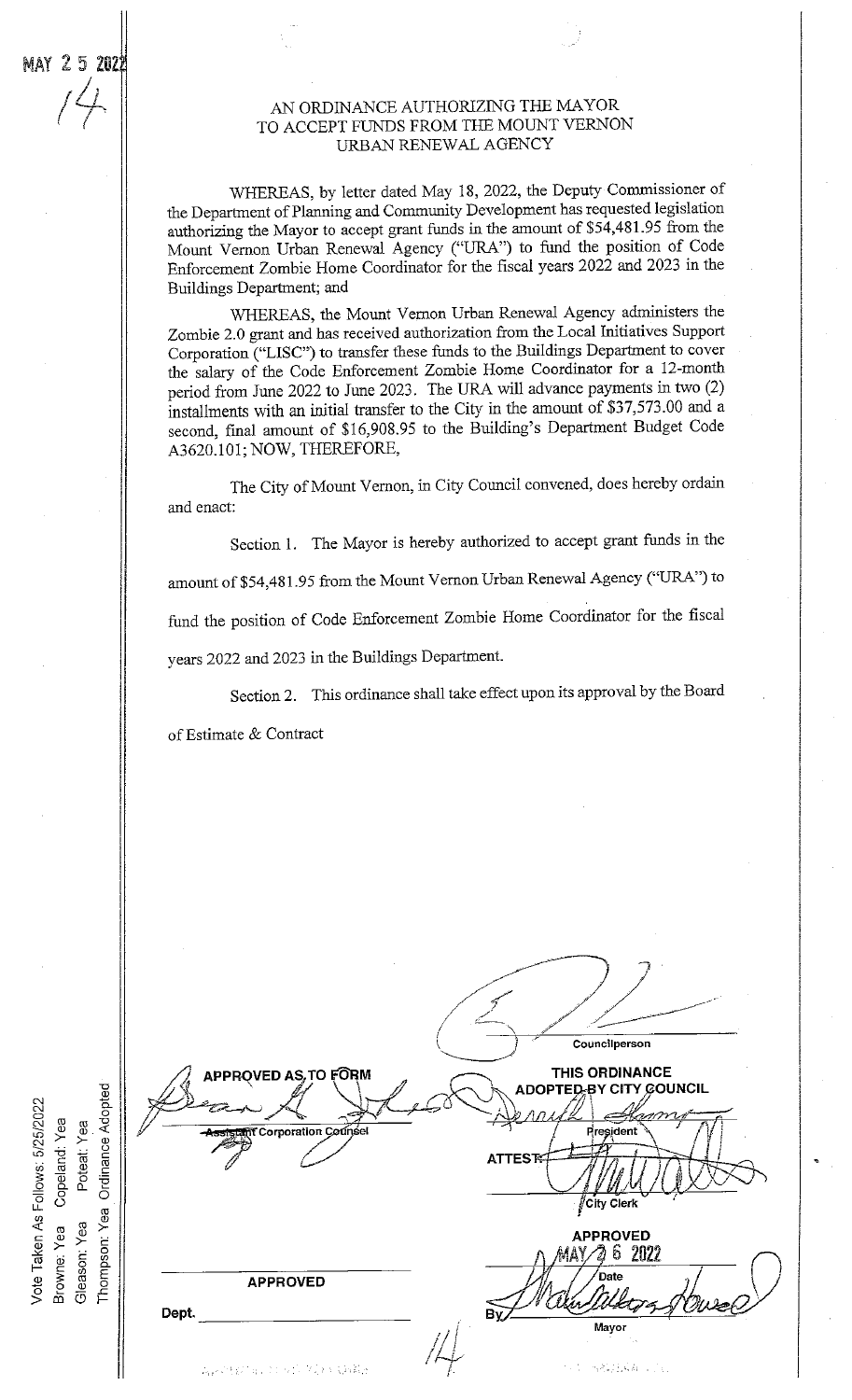RESOLVED, that an ordinance adopted by the City Council on May 25, 2022, and signed by the Mayor on May 26, 2022, authorizing the Mayor to accept a grant from New York Empire State Development to update the Mount Vernon Comprehensive Economic Development Plan (Budget Code: A8020.405 - \$75,000.00), be and the same is hereby approved.

Corporatioń Co

APPROVED

Dept.

 $\int\!\!\int$ 

Clerk

ADOPTED BY BOARD OF ESTIMATE AND CONTRACT

Patterson-Howard : Yea o E o

orton

Vote recorded on 5/31/2022 as follows:

Resolution Adopted 3-0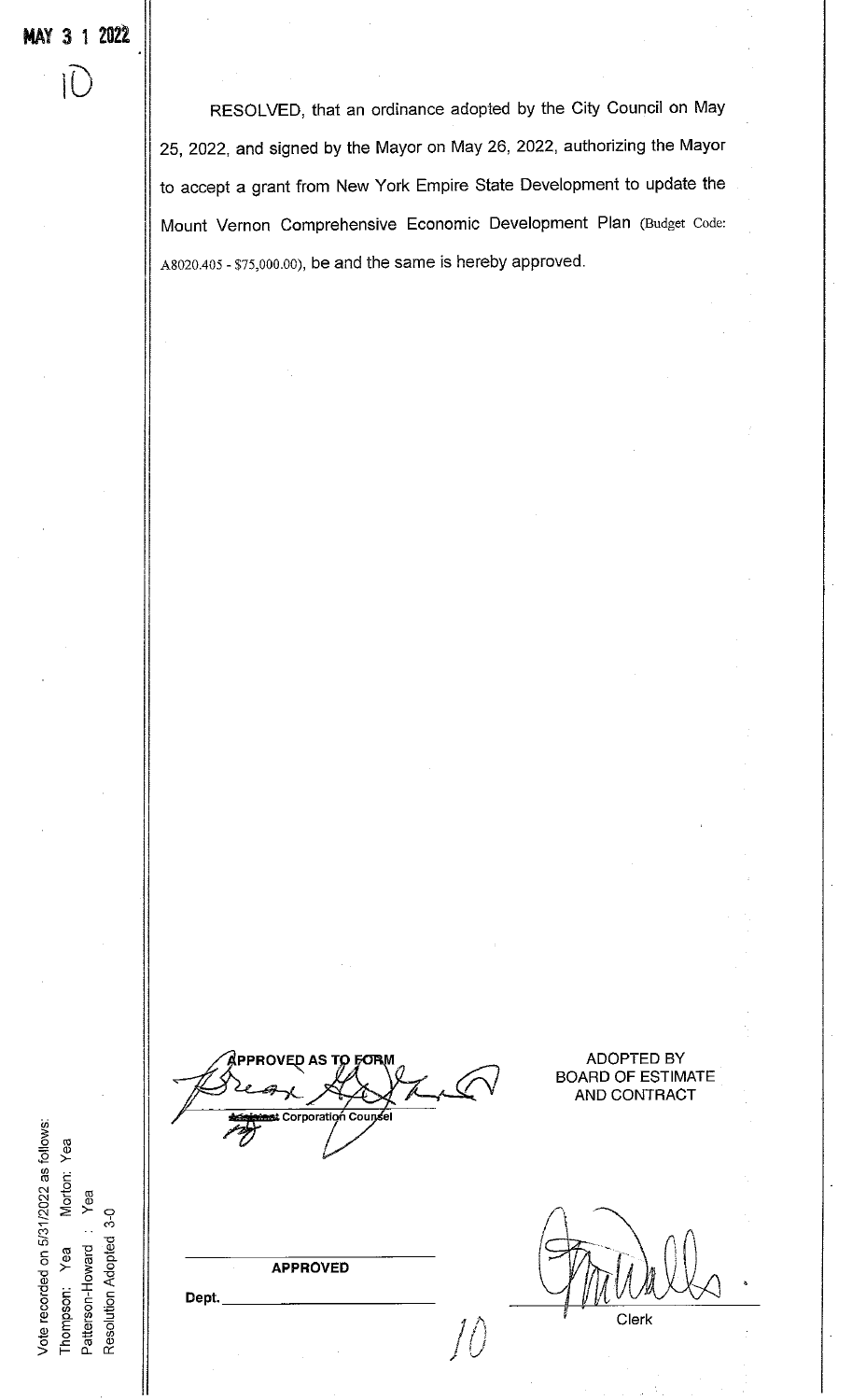**MAY 2520** 

#### AN ORDINANCE AUTHORIZING THE MAYOR TO ACCEPT A GRANT FROM NEW YORK EMPIRE STATE DEVELOPMENT TO UPDATE THE MOUNT VERNON COMPREHENSIVE ECONOMIC DEVELOPMENT PLAN

WHEREAS, by letter dated May 19, 2022, the Commissioner of the Department of Planning & Community Development has requested legislation that would authorize the Mayor to accept the New York Empire State Development (ESD) Regional Council Award CFA #109770 in the amount of \$75,000.00 to fund the update of the Mount Vernon Comprehensive Economic Development Plan; and

WHEREAS, this is a reimbursable grant and the costs associated with this study will be submitted to Empire State Development for reimbursement to the Comptroller's These reimbursed funds will be deposited into Budget Line A-8020.405 office. (Contracted Outside Services); NOW, THEREFORE,

The City of Mount Vernon, in City Council convened, does hereby ordain and enact:

The Mayor is hereby authorized to accept the New York Empire Section 1. State Development (ESD) Regional Council Award CFA #109770 in the amount of \$75,000.00 to fund the update of the Mount Vernon Comprehensive Economic Development Plan.

This ordinance shall take effect upon its approval by the Board of Section 2. Estimate and Contract.

Councilperson APPROVED AS τα <del>c</del>ORM THIS ORDINANCE **ADOPTED BY CITY COUNCIL** Ordinance Adopted **Corporation Counsel** President **ATTEST:**  $\vec{c}$ ity **APPROVED** Dept. `Bv Mavor

Vote Taken As Follows: 5/25/2022 Copeland: Yea Poteat: Yea Thompson: Yea Gleason: Yea Browne: Yea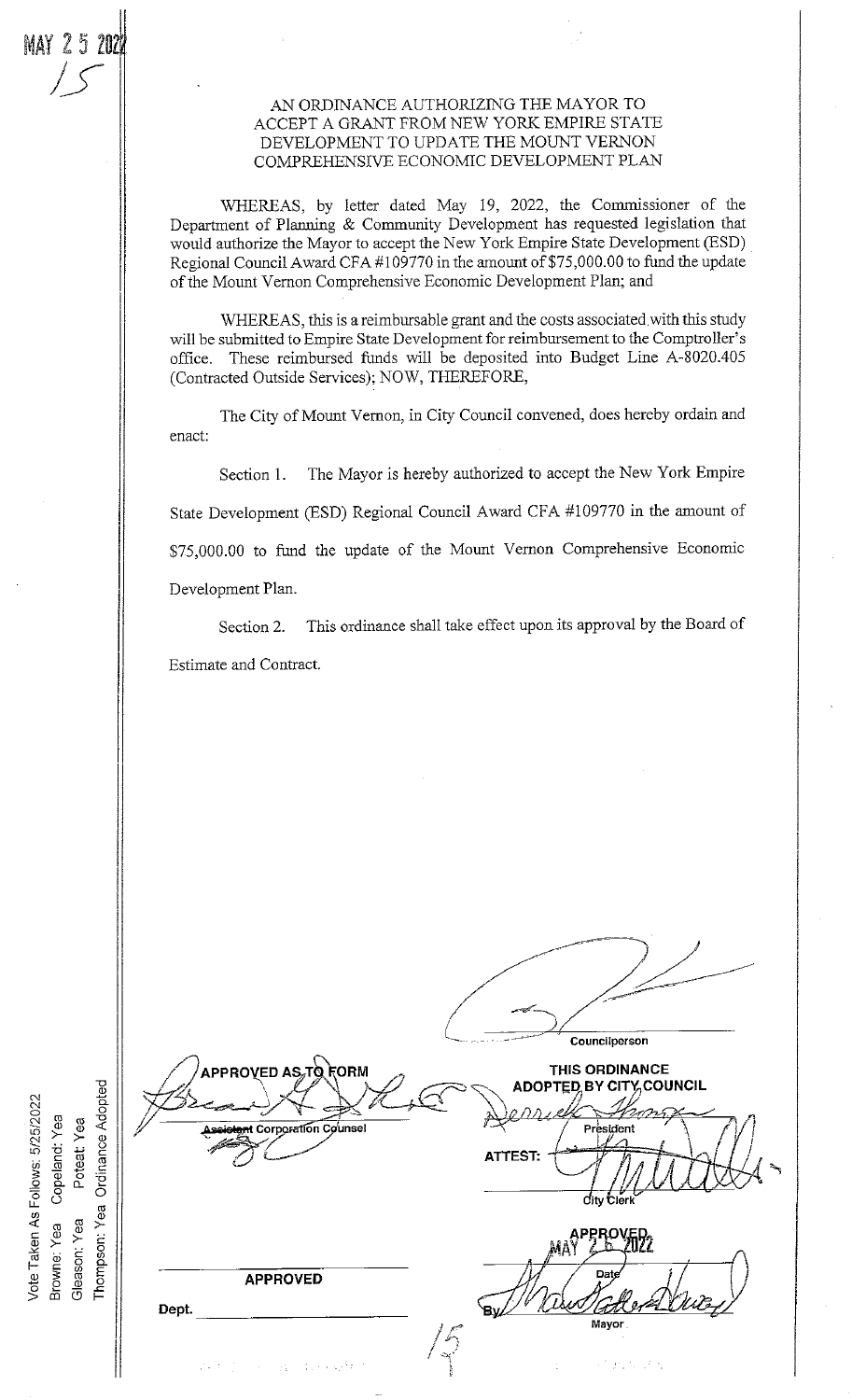RESOLVED, that an ordinance adopted by the City Council on May 25, 2022, and signed by the Mayor on May 26, 2022, amending Ordinance No. 10 adopted on February 9, 2022, entitled "AN ORDINANCE AUTHORIZING AND DIRECTING THE COMPTROLLER TO REFUND AN OVERPAYMENT OF 2021 TAXES TO "PRO NATIONAL TITLE AGENCY" - (\$22,324.76 - Account Code: 4690), be and the same is hereby approved.

APPROVED ASኣገତ FORM oration ounse.

ADOPTED BY BOARD OF ESTIMATE AND CONTRACT

APPROVED

Morton<br>Yea<br>.

Patterson-Howard : Resolution Adopted

**of the contract of the contract of the contract of the contract of the contract of the contract of the contract** 

Vote recorded on 5/31/2022 as follows:

o

 $3-0$ 

Clerk

Dept.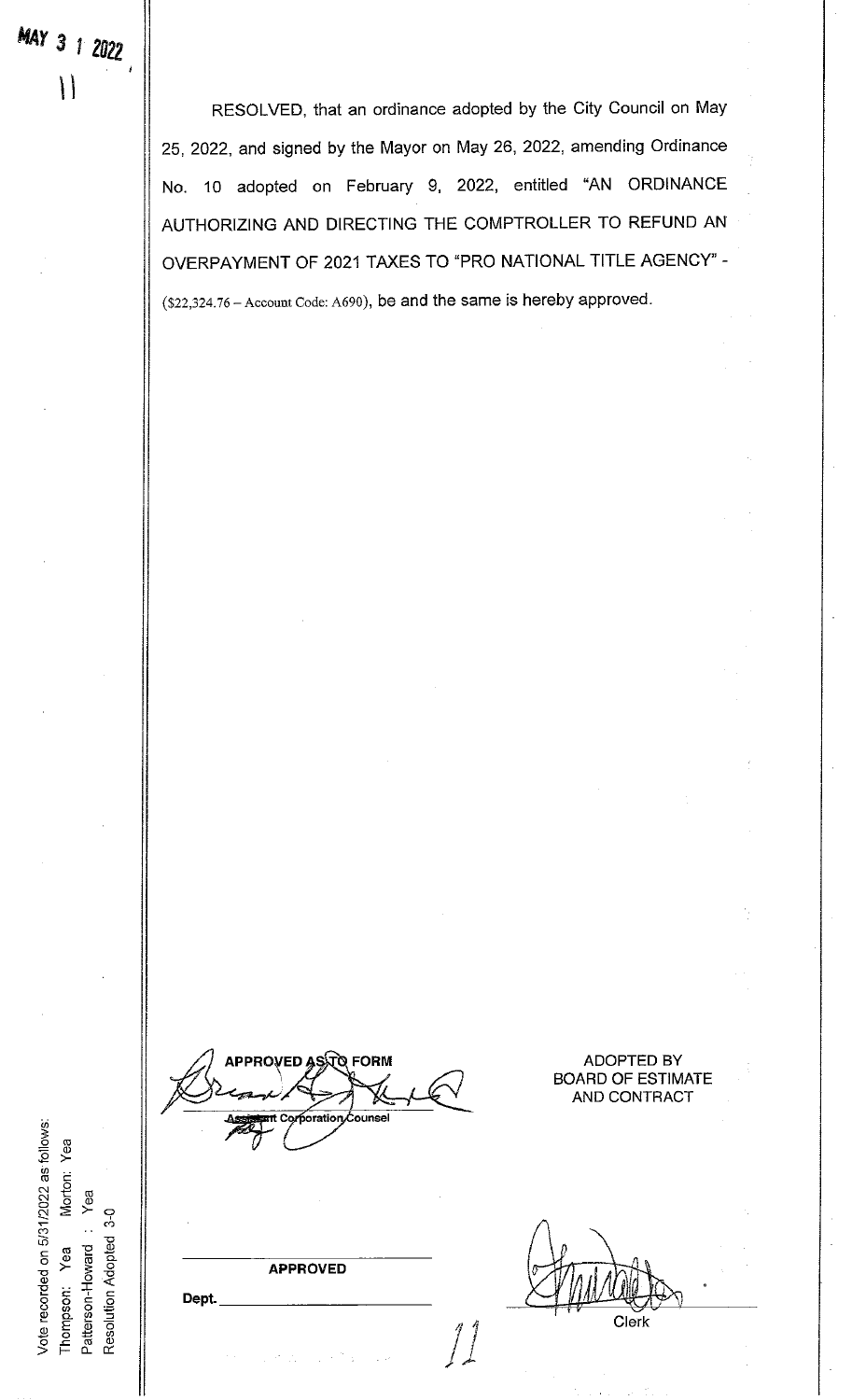#### AN ORDINANCE AMENDING ORDINANCE N0. 10 ADOPTED ON FEBRUARY 9, 2022, ENTITLED "AN ORDINANCE AUTHORIZING AND DIRECTING THE COMPTROLLER TO REFUND AN OVERPAYMENT OF 2021 TAXES TO "PRO NATIONAL TITLE AGENCY"

The City of Mount Vernon, in City Council convened, does hereby ordain and enact:

Section 1. The first decretal paragraph and Sections 1 and 2 of Ordinance No. 10, adopted on February 9, 2022, entitled "AN ORDINANCE AUTHORIZING AND DIRECTING THE COMPTROLLER TO REFUND AN OVERPAYMENT OF 2021 TAXES TO "PRO NATIONAL TITLE AGENCY" is hereby amended as follows:

WHEREAS, by letter dated Jamiary 13, 2022, the Comptroller advised this City Council that an overpayment in the sum of  $[^22,234.76]$   $$22,324.76$  was made by "Pro National Title Agency" for the 2021 county tax on Block 3133, Lot 51; NOW, THEREFORE,

The City of Mount Vernon, in City Council convened, does hereby ordain and enact:

Section 1. The Comptroller is hereby authorized and directed to draw a draft on Account Code A690 in the sum of  $[^{22,234.76}]$   $[^{22,324.76}$  to the order of Pro National Title Agency, representing a refund of said overpayment made by it, in error, on Block 3133, Lot 51.

Section2. The Comptroller shall deliver said draft in the amount of [\$22,234.76] \$22,324.76 payable to Pro National Title Agency to the Corporation Counsel upon proof of the absence of liens against the same.

Section 3. This ordinance shall take effect upon its approval by the Board of Estimate and Contract.

New Matter Underlined Deleted Matter in Brackets [ ] Councilperson **THIS ORDINANCE** PPROVED AS TO FORM \DOPTED BY CITY CØUNCIL orporation Counsel  $\ddot{\rm x}$ iden  $\setminus$  /  $\setminus$  /  $\setminus$  $A_{\lambda}$   $\lambda$   $\lambda$  /  $\lambda$  ii **ATTEST**  $H$   $\mathbb{R}$   $\downarrow$   $\uparrow$   $\uparrow$   $\downarrow$   $\downarrow$  $\frac{1}{\left|1\right|}\prod\limits_{\mathsf{City}\text{ }\mathsf{C} \text{lerk}}$ **APPROVED** 2 ฮิ – 202 APPROVED  $\frac{1}{2}$ Bv Dept. **Mayor** 

**Ordinance Adopted** vs: 5<br>Jand<br>Jeat  $\geq$   $\geq$   $\geq$   $\geq$ Gleason: Yea Browne: Yea o o